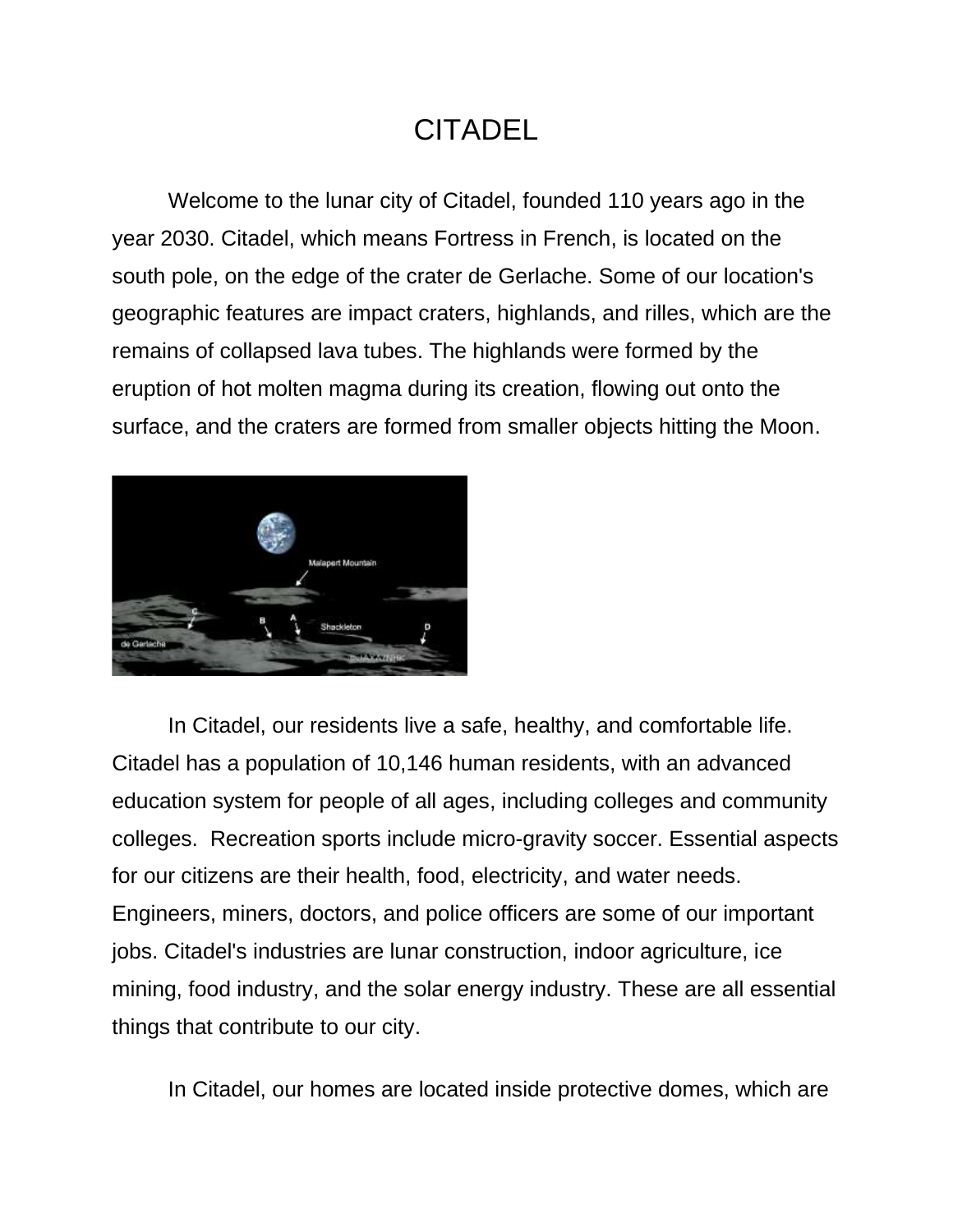the most potent structure. They are partially subterranean. There are many floors for each of the domes. Each floor houses one family. These structures contain about 8-9 levels, with families of around 4-6 on each floor, forming a multilayered housing complex. They are built with the moon's resources, including lunar regolith, oxygen, iron, titanium, silicon, magnesium, and aluminum. Under each home are emergency basements, which contain supplies and separate oxygen production systems. The underground rooms also hold emergency water and food supplies if needed to go into a lockdown. Walking between domes through connecting tubes can be both educational and enjoyable. Several tubes have live streams of current events in space and gallery walls of paintings.



Transportation on the outside of the domes is by Cable lift, similar to ski lifts, with pressurized vehicles running along overhead cables, driven by wheels that run on the wires. This right choice of transportation is relatively inexpensive and easily accommodates temperature changes from the crater rim to the crater's bottom.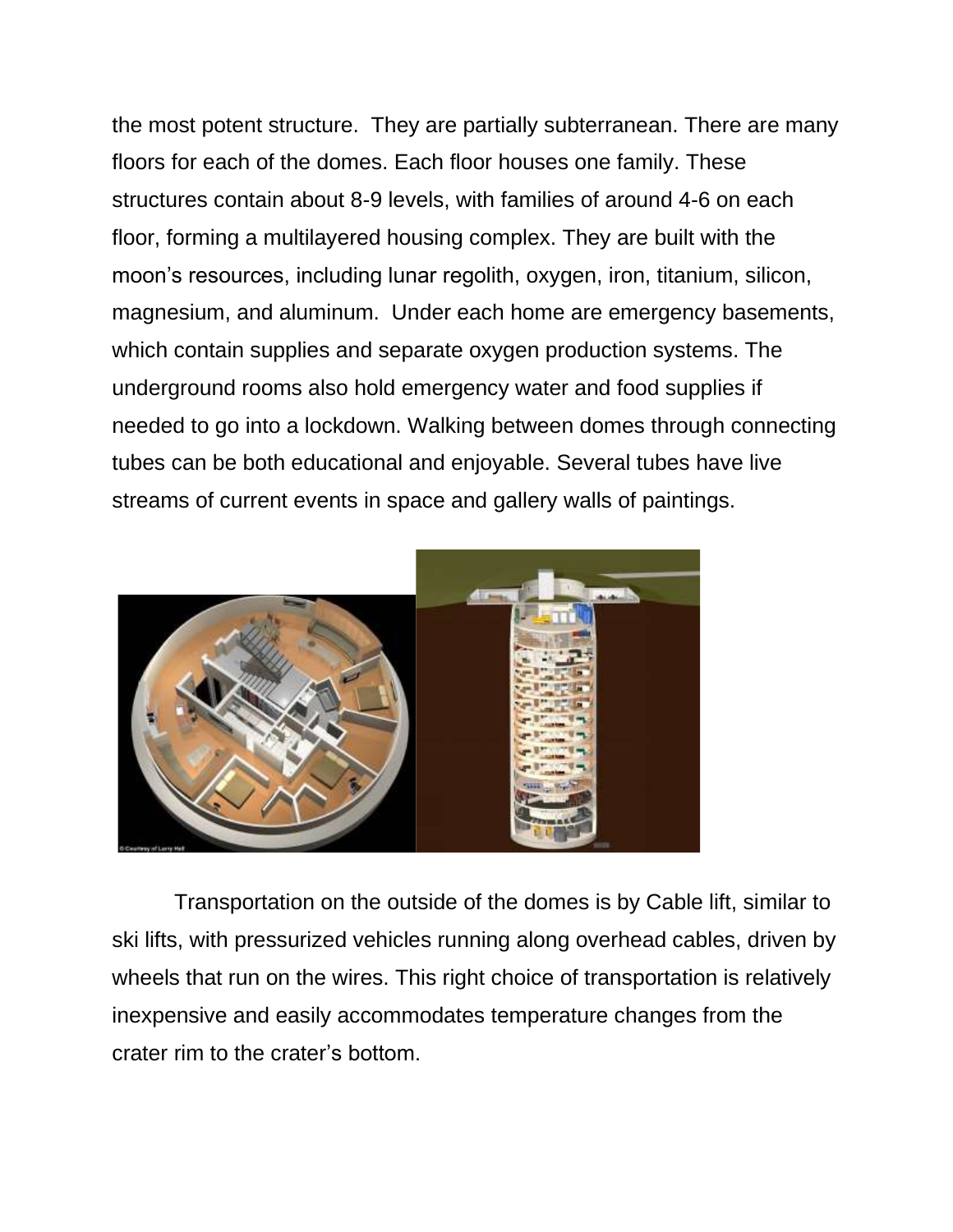Citadel has many different services that assist our residents. We want to highlight the educational system, health care centers, and trash services.

The education system consists of traditional instruction but includes hands-on service-learning projects. Students will spend part of their time contributing to the needs of their lunar environment while learning vital skills to help their community grow as they do. This system is uniquely tailored to meet the interests and abilities of the students.

Citadel's health care is a publicly owned system where the residents can go to an emergency center to get treated. The health care system rescues residents with emergency vehicles. The hospital was created by and locally operated by citizens.

The trash services in our city are technologically advanced. After robots pick up waste from residents' houses, it goes to a recycling plant, where it is made into materials used to 3D print our tools and supplies used in our city. The trash services in our city are technologically advanced.

Citadel´s maglev provides a unique form of travel. It consists of two strong magnets repelling against each other to cause less friction and travel faster. The magnets allow the train to go up an incline much faster than everyday transportation and reduce sounds and vibrations that disturb the dome-like schools trying to learn or news for Citadel's residents. If there is an electrical problem with the lights or plumbing inside the carts, you can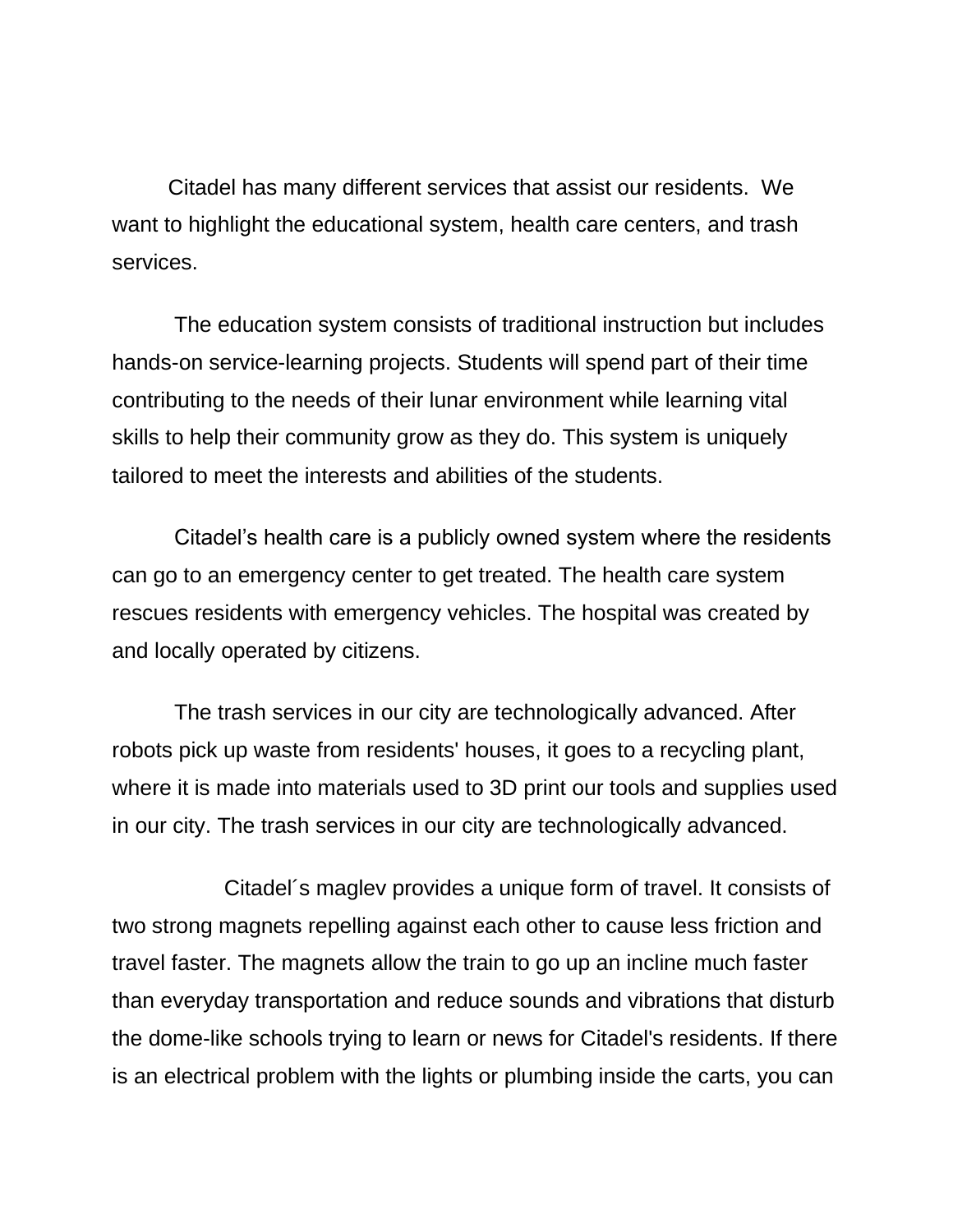stand up under the maglev to make fixes easier and more efficient.

To control meteor damage, Citadel uses space probes to send heavy objects at the meteor and deflect it. If evacuation is needed, Citadel's bunker is airtight and big enough to fit all citizens. A bunker is built into each of the apartment complexes so that the citizens can evacuate quickly. In case of a significant crisis, escape pods are used to evacuate the city. They eject far away from the dome and have plenty of supplies to last for around a week.

Two of the primary resources Citadel uses are regolith and water. Regolith is the primary material used to build structures and tools, consisting of iron, silicon, manganese, magnesium, calcium, aluminum, and titanium. First, the soil will be extracted by rovers, managed by electrical and mechanical engineers, then molded into bricks. These bricks will be used like ordinary bricks on an Earth house, except there will not be any mortar put on the bricks; they will automatically mold into each other to create an airtight seal. All leftover regolith that is not turned into bricks is used for machines like rockets, robots, and rovers. Regolith is, in its dust or gaseous form, toxic to the touch, smell, or sight without protection. Polymer engineers had to add a polymer skin to our spacesuits to protect our citizens from these hazards.

 Now, the water can be found in many craters near ours. When we need to mine ice, our rovers, called drovers, designed by mechanical, and a water resource engineer, use drills custom-built to tunnel into the ice. Then, they transport the ice back to the city to be heated, filtered, and converted into usable water for our plumbing purposes and for our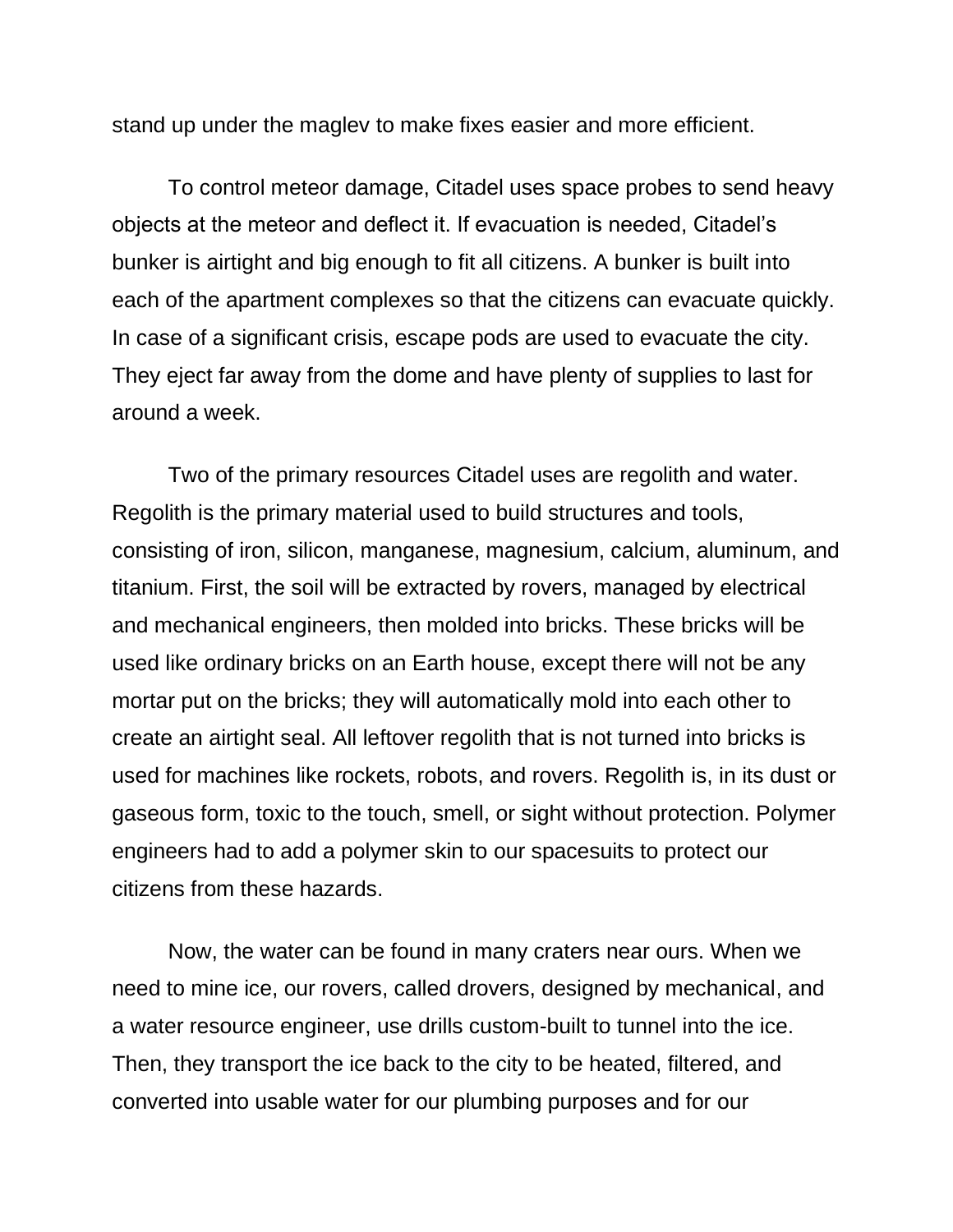residents to drink. Something we must watch out for is water contamination from the drovers or our drovers breaking down, causing us to lose precious water. If this event is to happen, we could refilter our urine. However, it is better for us to extract it from the Moon than to transport it all the way back from the Earth.

Our city lies under a massive dome. This dome will protect us from different natural and unnatural hazards. Domes are one of the most vital geometric objects used to construct buildings, and that is why we are using it. To make sure that our dome is safe and sound, we need to have a plan. Once we figure out what we are going to do, we build a prototype. We then test our prototype in many ways to make sure that it could hold up in other circumstances. If our prototype isn't working the way we want it to, we try again. After our prototype seems to hold up to our standards, we build our dome. We must take our time to do this because one small wrong move can change the whole thing and mess it up. Once our dome is built, we start building the houses above the ground and move people into them.

Some compromises we must make are limiting the amount of water we use daily and reuse as much water as possible. With 1.3 trillion tons of ice, our residents will last a long time if we compromise like this. Another thing is the consequences. One of those consequences is toxicities. We have very little knowledge about regolith, meaning that it could be toxic to the touch, smell, or sight without protection. Or maybe regolith isn't as substantial as we think.

The types of Engineering mainly focused on are Civil Engineering, Environmental Engineering, and Aerospace Engineering. Civil Engineering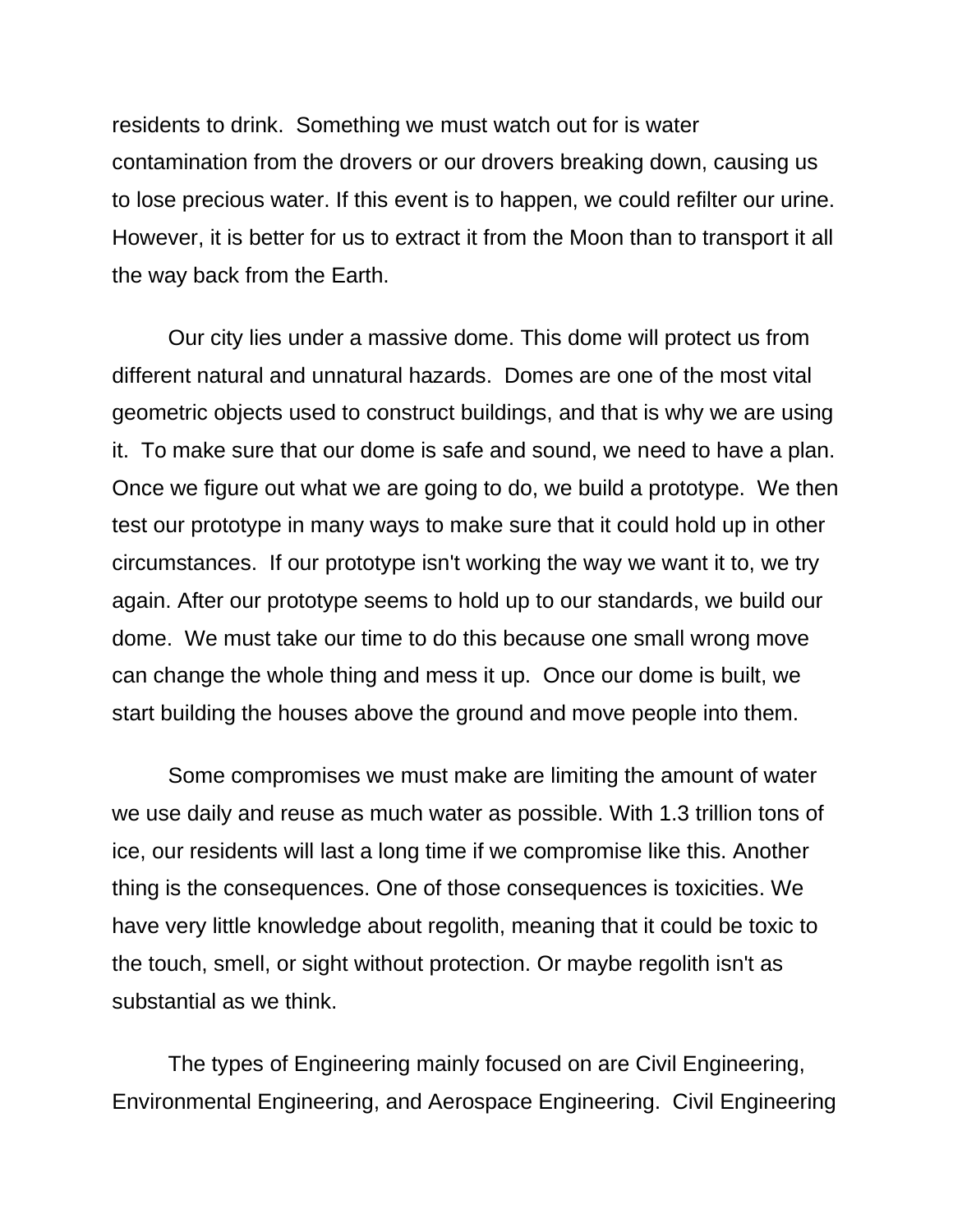is needed to build and keep expanding our city. It also revolves around building roads, bridges, dams, and similar structures. This type of engineering would help us make our way around the Moon. We also chose environmental engineering because we want the living environment to be as perfect as possible, and we don't want anything to fail, especially on the Moon. If something were to fail, we should fix it and not depend on the earth's resources. Aerospace engineering revolves around building planes, missiles, and spacecraft. We would use aerospace engineering to build even more spacecraft and vehicles to use on the Moon. We also incorporate other types of engineering, like mechanical engineering, to construct our rovers.

Living on the Moon can be challenging because of all the hazards, including meteors, moon dust, and radiation. We have come up with a great idea that will keep our residents safe and healthy. It is to make a large dome around our city to contain atmosphere. It will be made of high strength glass, which is silicone. To protect the residents from solar flares, we can put as much lead in things because it is a barrier between you and the harmful rays.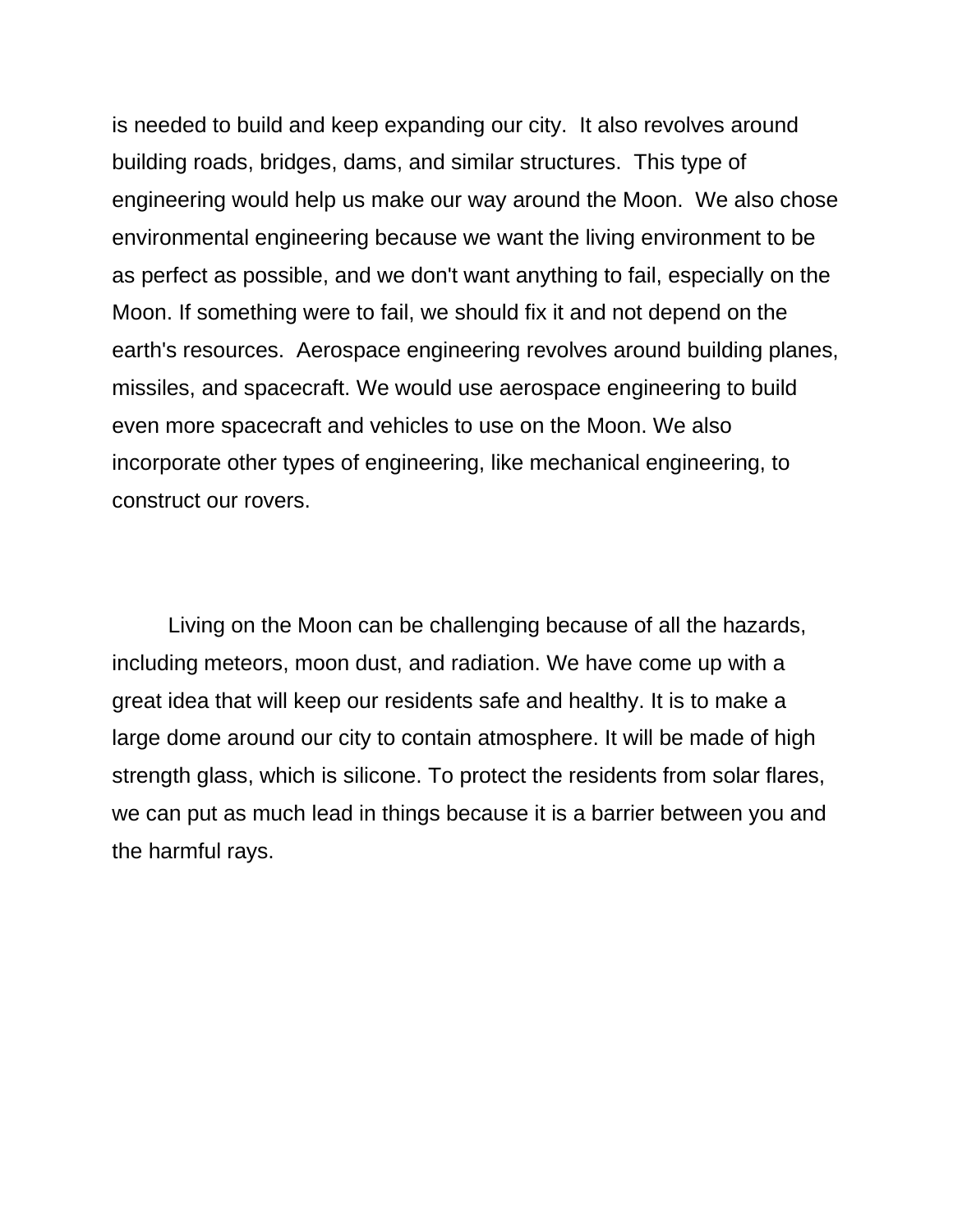

On the Moon, solar power is beneficial, but the tradeoffs of using solar energy on the Moon won't get constant sunlight. We are located on the south pole of the Moon, so we will not get a lot of it, but we will have almost constant sunlight. If we ever happen to run out of Solar Energy, we will pertain to Mechanical Energy. As our water is being filtered, we turn it through a large turbine, creating Mechanical Energy.

Word count- 1490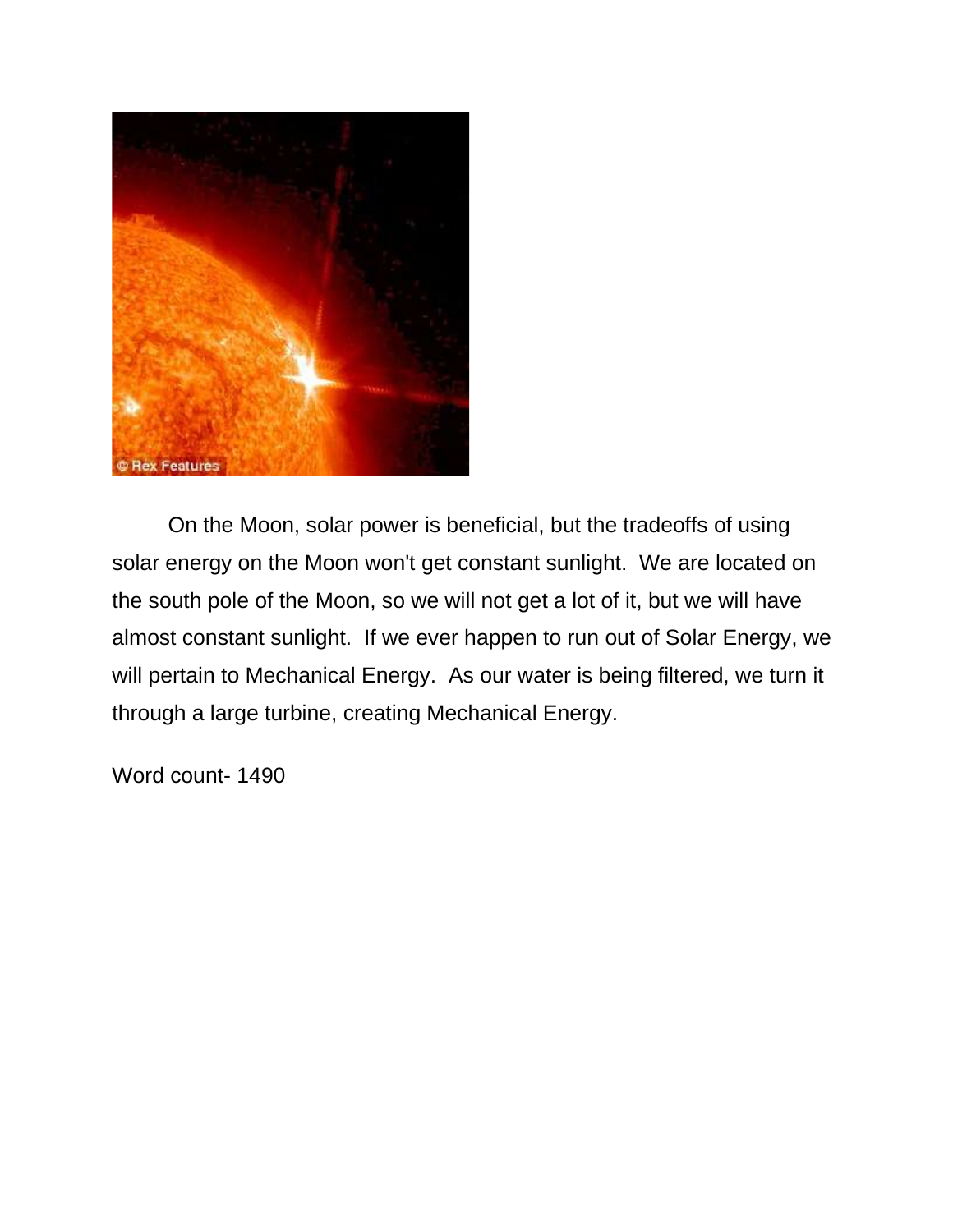### **Works Cited**

Britt, Robert Roy. "Perfect Spot Found for Moon Base." *Space.com*, Space, 13 Apr. 2005, www.space.com/957-perfect-spot-moon-base.html.

Columbia University in the City of New York, . "What Is Civil Engineering?" *Civil Engineering and Engineering Mechanics*, 12 Sept. 2018,

Dunbar, Brian. "NASA Radar Finds Ice Deposits at Moon's North Pole." *NASA*, NASA, 2 Mar. 2010, www.nasa.gov/mission\_pages/Mini-RF/multimedia/feature\_ice\_like\_deposits.html.

Howell, Elizabeth. "There's More Metal on the Moon than We Thought." *Space.com*, Space, 6 July 2020, www.space.com/moon-metalmystery-clue-in-craters.html.

Major, Jason. "The Moon Is Toxic." *Universe Today*, 24 Dec. 2015, www.universetoday.com/96208/the-moon-is-toxic/.

Mormon, Serm. "What Are the Three Types of Landforms That Make Up the Moon's Surface?" *Education*, 21 Nov. 2017, education.seattlepi.com/three-types-landforms-make-up-moonssurface-4727.html.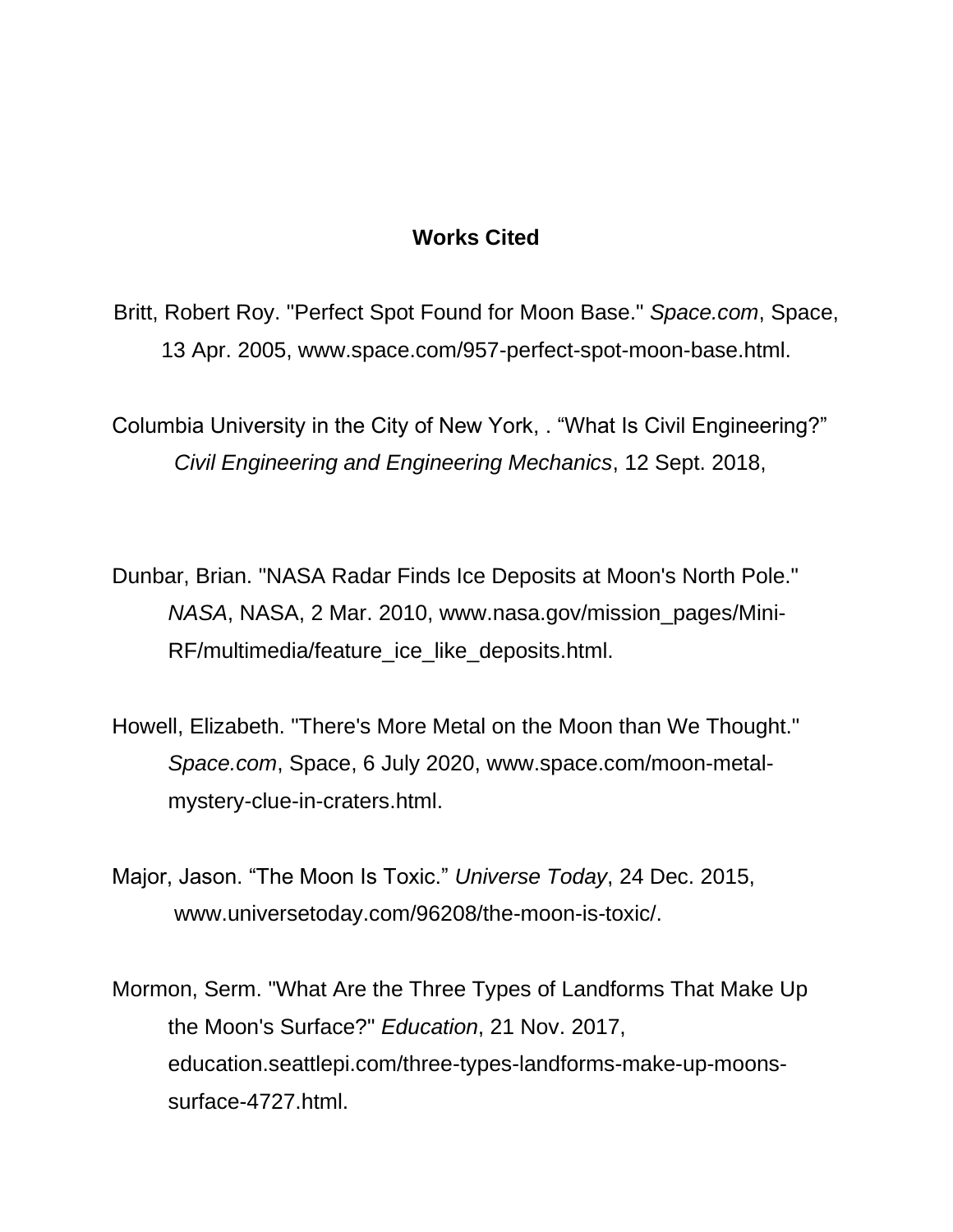- Redd, Nola Taylor. "What Is the Moon Made Of?" *Space.com*, Space, 28 Sept. 2017, www.space.com/19582-moon-composition.html.
- Ridley, Aaron. "Is It Better to Live on the Moon or Mars? A Scientific Investigation." *Quartz*, Quartz, 18 Oct. 2017, qz.com/1105031/should-humans-colonize-mars-or-the-moon-ascientific-investigation/.
- Spudis, Paul. "Lunar Resources: Unlocking the Space Frontier." *National Space Society*, date unknown, space.nss.org/lunar-resourcesunlocking-the-space-frontier/.
- Stansbery, Eileen. "Lunar Rocks and Soils from Apollo Missions." *NASA*, NASA, 1 Sept. 2016, curator.jsc.nasa.gov/lunar/.Unknown, Unknown. "Aerospace Engineers : Occupational Outlook Handbook." *U.S. Bureau of Labor Statistics*, U.S. Bureau of Labor Statistics, 18 Sept. 2020, www.bls.gov/ooh/architecture-andengineering/aerospace-engineers.htm.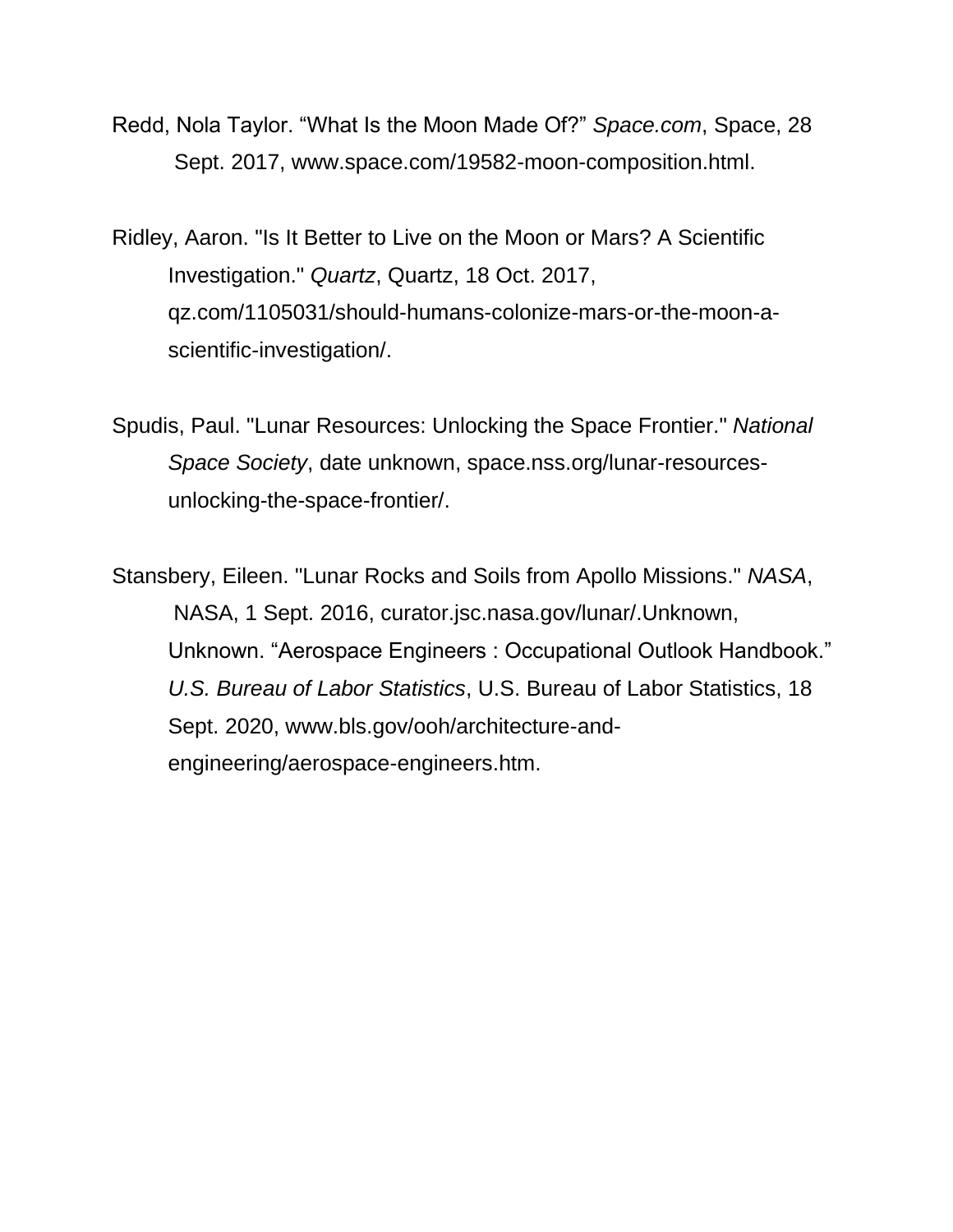### **Laughter City**

### Word Count: 1496

In 2035, governments worldwide united and began a new age in humanity, the Space Era. This change was ushered by the advent of fusion power, skyhooks, and powerful, more efficient rockets. The moon was an ideal first step because of its proximity to Earth, large deposits of rare elements, and billions of years of He<sup>3</sup> (a helium isotope ideal for fusion) buildup in the regolith (moon dust). Hehehe Incorporated was founded in 2036 to mine these resources, and continues its operations today. To sustain itself and its facilities, Hehehe established a base of scientists, engineers, and roboticists. By 2085, it had grown to 90,000 people and was named Laughter City. Urban planners and civil engineers developed an efficient city infrastructure that became the model for cities around the solar system.

Laughter City (LC), the largest on the moon, is located in Kepler Crater (30 km diameter) at 8.1° N 38.0° W. Kepler was chosen because of its location in the highlands, an area with large amounts of regolith. It's powered by a Dyson swarm — a myriad of mirrors surrounding the sun that reflects a large portion of the sunlight to collecting stations, which then converts the energy to electricity. As of 2147, Laughter City has a population of 935,047 comprised of many different ethnic groups and a median age of 33.

The city is composed of two sectors, one for civilians and a smaller one for agriculture. Both lie completely underground for protection from meteorites and harmful radiation. Incoming spaceships carrying supplies and passengers reach the city's underground spaceport through reinforced airlocks. Lining the sides of the first sector are honeycomb-shaped buildings used for housing and small businesses. The center part (called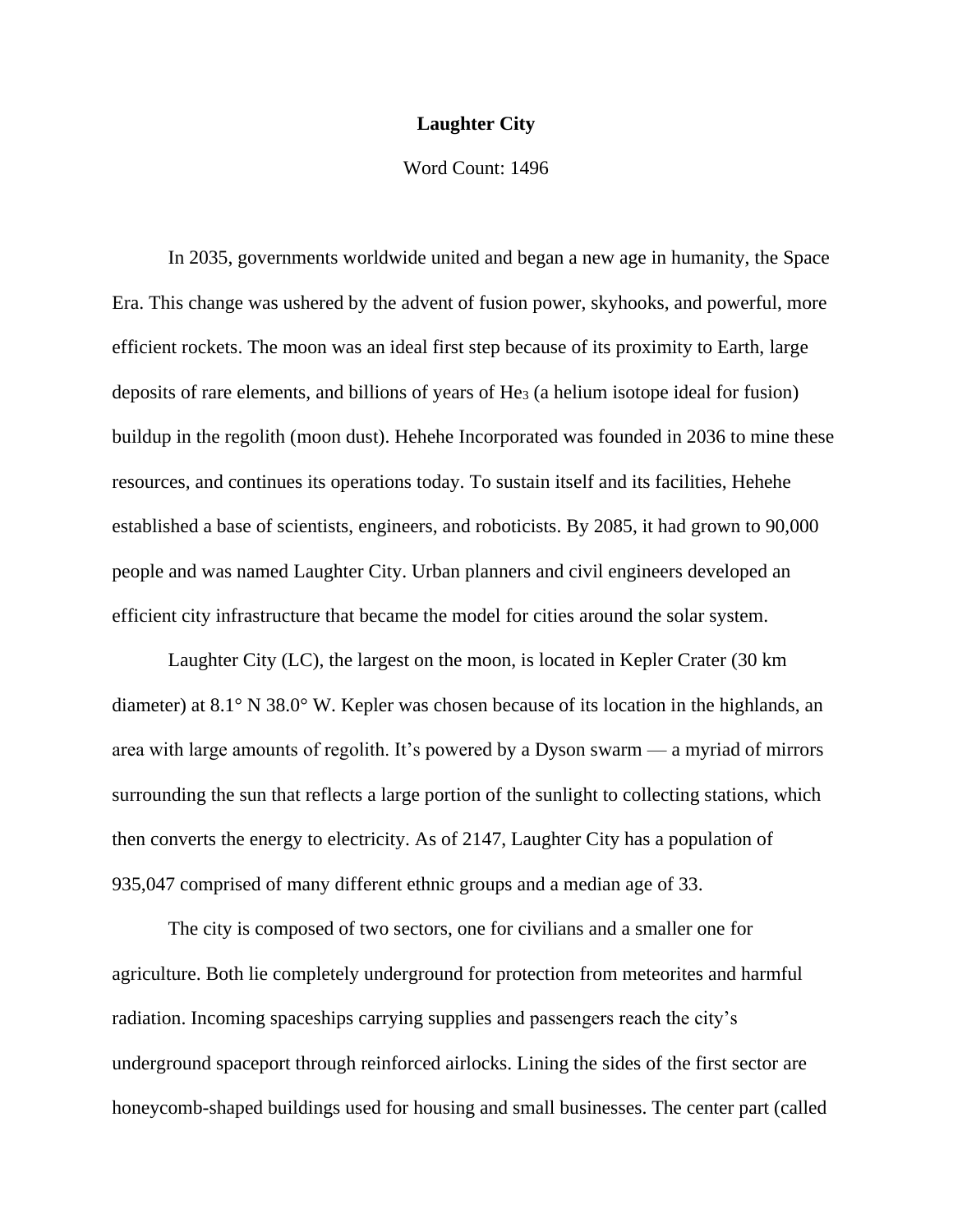the city center) imitates Earth with parks, earth-like buildings, climate control, artificial gravity, and simulated sunlight. The multilayered agricultural sector houses vats for growing genetically modified yeasts that taste, look, and have the same nutritional value as real foods, as well as aeroponic systems for growing traditional fruits and vegetables.



*Figure 1: Laughter City*

Due to a lesser amount of resources available, early settlers realized the need to multipurpose many things. Engineers and roboticists from Hehehe Inc. designed the Nano-MicroBot (NMBee), a small bee-shaped bot that, with a swarm of others, could form into an object. Though it remains the most innovative feature of Laughter City, frequently used items are now manufactured out of more permanent materials.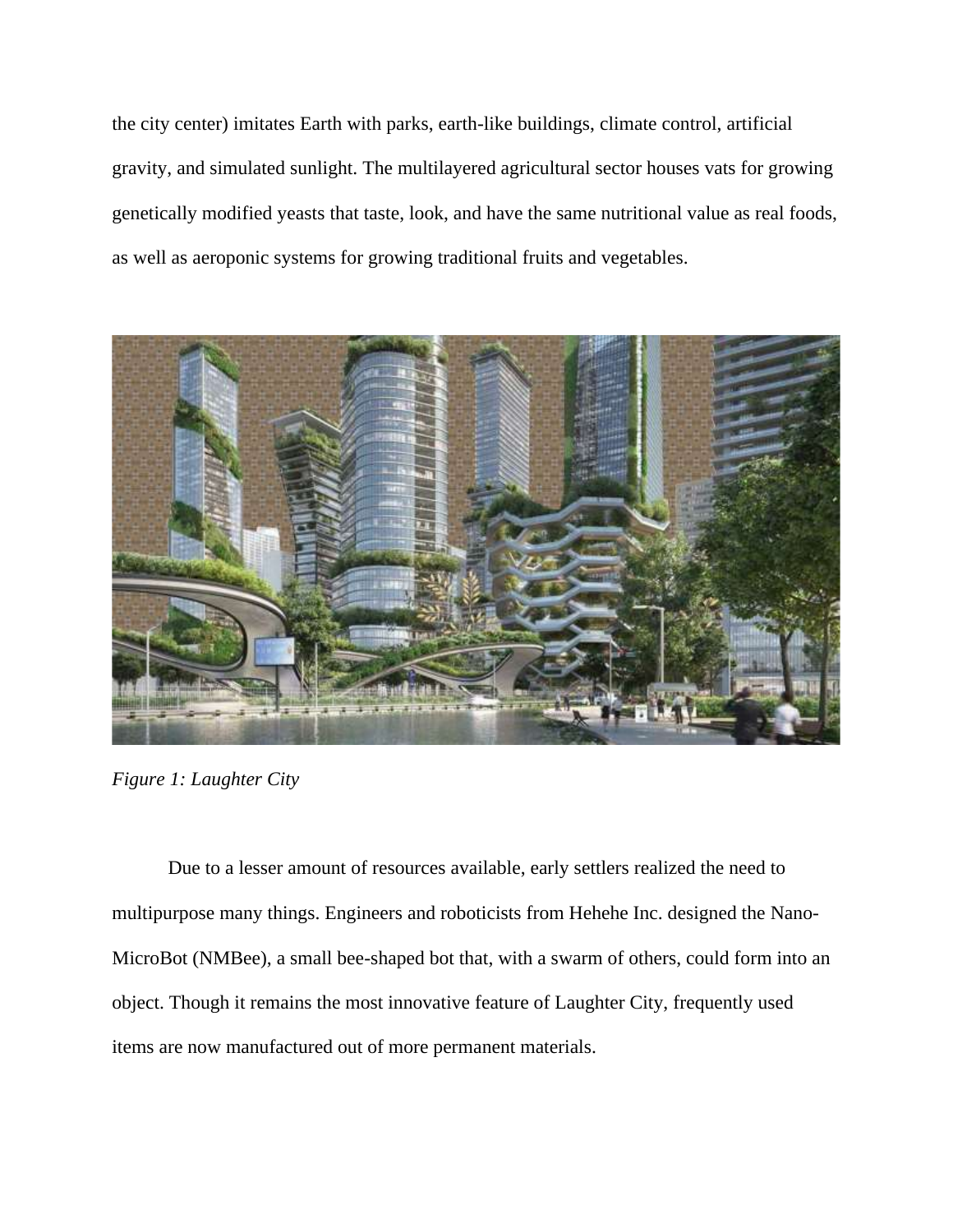

*Figure 2: The NMBee*

### *A Day in the Life of an LC Citizen*

It's another beautiful morning here in Laughter City. Actually, most days are beautiful, thanks to ARC (artificially regulated climate). ARC varies the climate, providing seasons, and we even enjoy occasional rain or snow.

I reach over and put my NMBeeController behind my ear. It reads my brainwaves and transmits them to my NMBees. It also monitors my physical and mental health. After a quick breakfast, I head to the city center in my pod.

Pods are the means of transit for all citizens in LC. They travel between honeycombs via electromagnets, charging up at the same time for flight in and above the city center via advanced miniature magnetoplasmadynamic thrusters. After arriving at Hehehe Inc. headquarters, I head to the robotics department where I work as a junior roboticist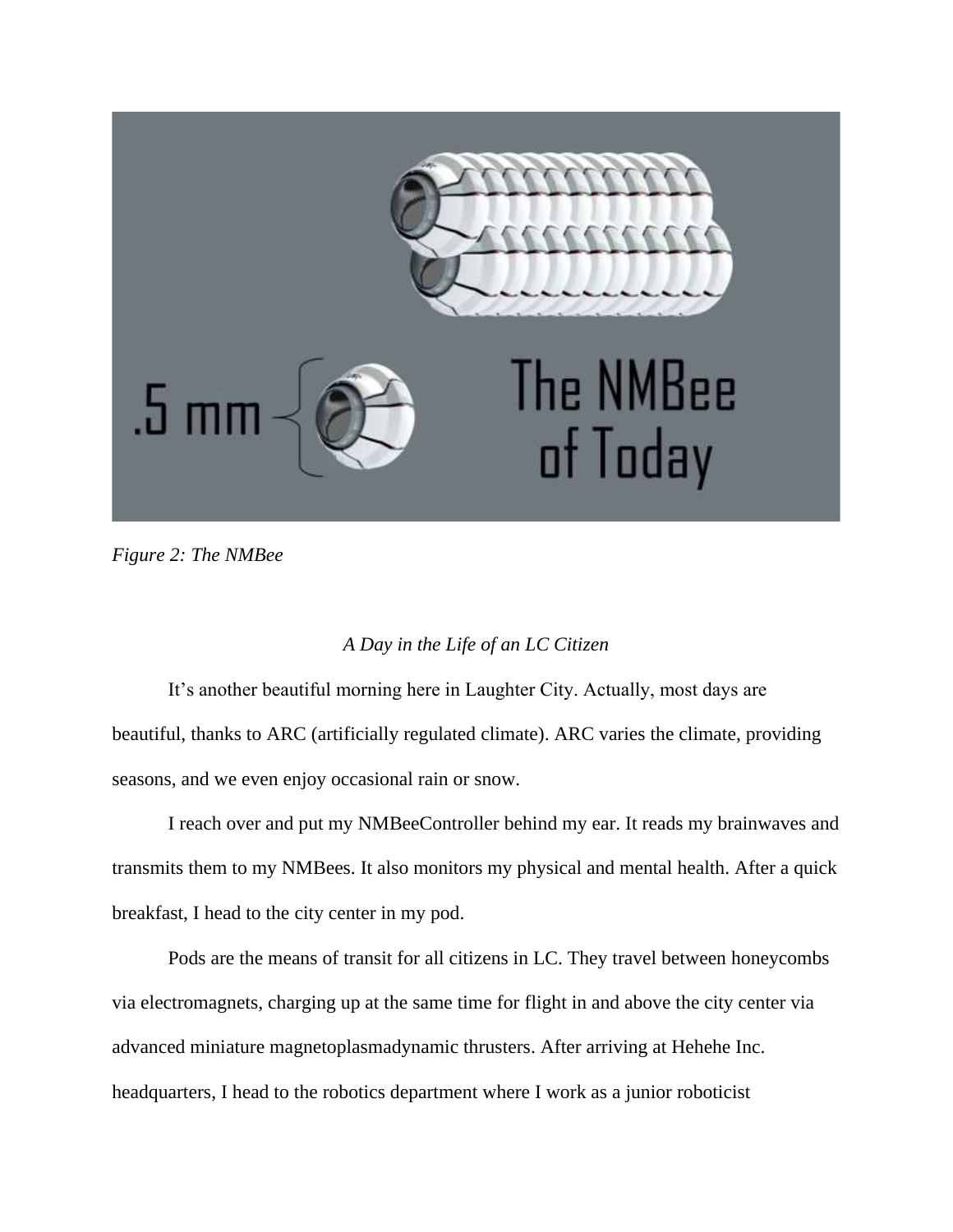developing new robots and software, and lead the recycling of old ones. For my lunch break, I go to one of the ten parks in the city center, where I see rabbits, squirrels, and birds.

At 16:00 SST (the System-wide Standard Time is used in all lunar cities due to 700 hour days, and is the standard for all settlements in the system), I head back home. Tonight, I enjoy a dinner of yeast steaks and potatoes, as well as real fruit for a fruit salad. Nutrients from leftover foods are extracted and used as fertilizer.

### *City Services*

If a fire breaks out in the honeycombs, the immediate area is isolated from the rest of the city using airlock systems. The air is then pumped out after the citizens inside the area put on their spacesuits. Regolith, when ground into a powder and mixed with other materials, is effective at extinguishing fires. This is utilized in the city center by the fire department.

Due to Universal Basic Services (UBS) and early prevention, crime is virtually nonexistent in LC. UBS provides essential services (housing, education, food, transportation, and a basic income) to everyone. Hard work is always rewarded, and previous benefits are not deducted. The NMBeeControllers monitor citizens' emotional well-being, and help is provided to those who need it, preventing crime in the first place.

NMBeeControllers also help doctors by tracking the physical condition of the citizens. Pods allow for medical assistance to easily and quickly reach anyone who needs it.

Schools in LC are blended, ability-based, and year-round (six weeks on, two weeks off). This system allows for better learning and less burnout for staff and students.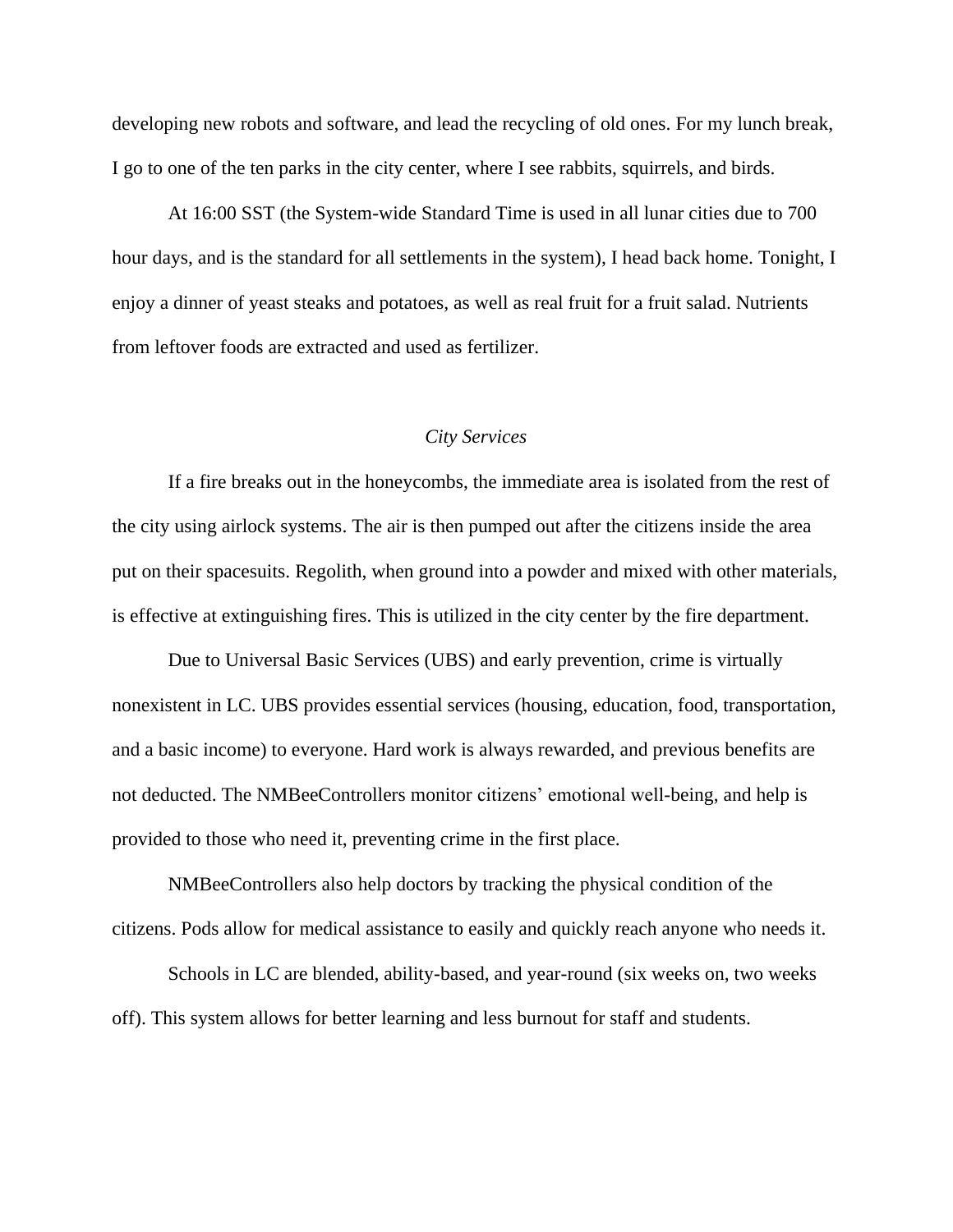### *Laughter City's Usage of Lunar Resources*

There are three lunar resources essential to Laughter City's ongoing prosperity. The first, silicone, is mined by robots from moon rocks in the form of silicate. It's used in protection from moonquakes and the manufacture of robots and other technologies. Even before the moon was settled, it was known that moonquakes would pose a significant danger to people and infrastructure on the moon. Using mostly silicone, along with other resources available on the moon, scientists, chemical engineers, and material engineers developed Oosilane. Oosilane is a non-Newtonian fluid — meaning it changes its viscosity when subjected to different pressures. One example of a non-Newtonian fluid is Oobleck, which is capable of stopping a bullet. Working in tandem with civil and structural engineers, a space was then carved out around the city sectors and spaceport, which were anchored to the surrounding moon rock by tungsten-steel poles. The space was divided up into sections using a membrane made of durable polymers. Each space was then filled with Oosilane. When a shockwave hits the membrane or one of the supports, the Oosilane hardens. The act of hardening absorbs a large portion of the most powerful moonquakes. A second layer absorbs the remainder. The two layers together absorbed 99% of the strongest moonquake in the history of LC. The hardened Oosilane has the properties of silicone and Sorbothane (the most shock-absorbing solid known). If a secondary wave hits the Oosilane before it has time to liquify, the two layers of hardened Oosilane are capable of stopping most of the shock. However, these shockwaves are more dangerous, and can cause damage to the city's infrastructure. During strong moonquakes with possible secondary shockwaves, citizens are instructed to stay in the honeycombs. Structural and civil engineers designed them to distribute the tremors and dilute the effects. Citizens in the city center who cannot get to the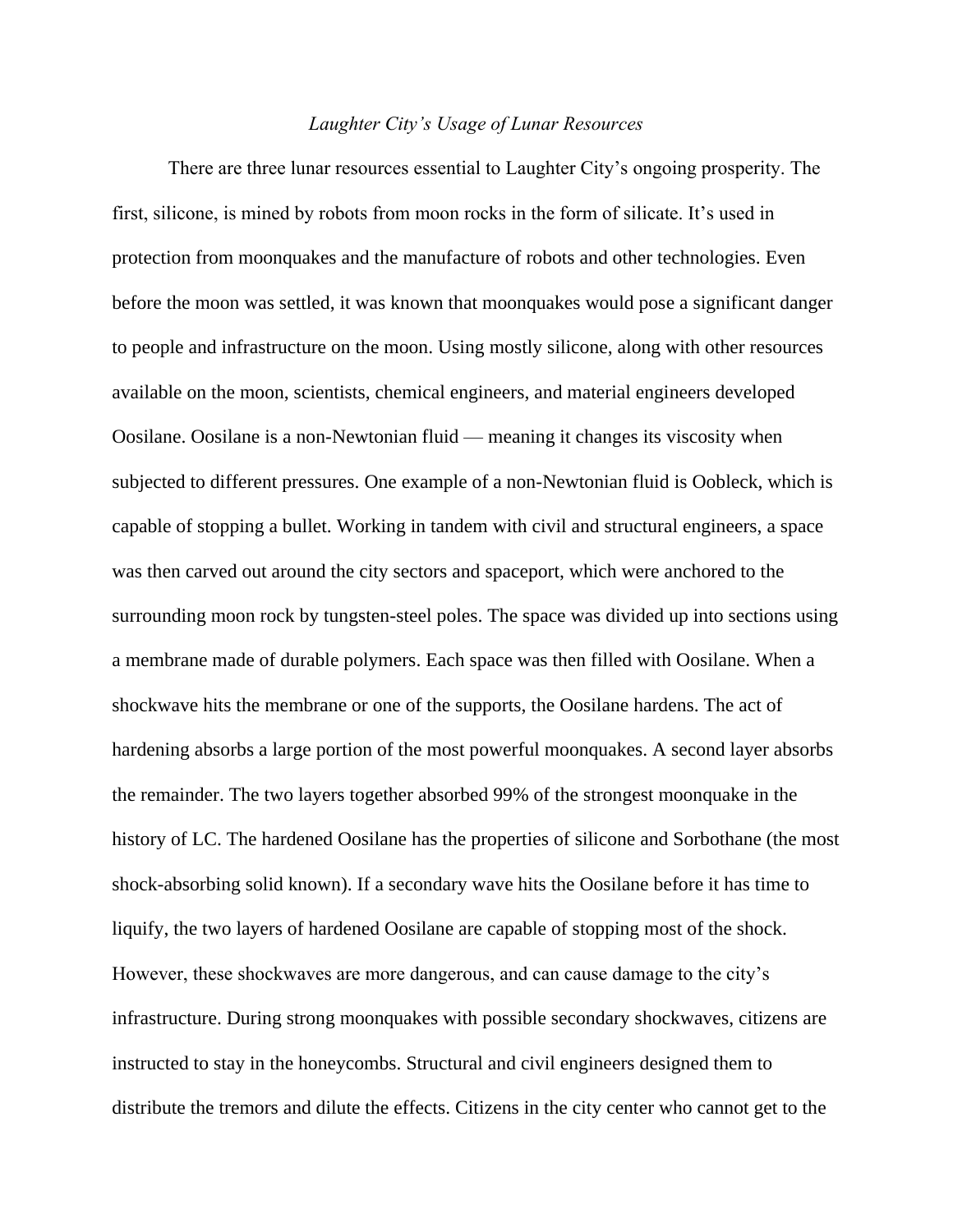honeycombs board pods and hover in specified locations. All citizens are prepared to evacuate to the nearest city via pods in case of a system failure.

The next resource used in LC is regolith. Unlike dust on Earth, shattered rocks on the moon are not weathered down, making them razor-sharp, destroying moving parts, or resulting in injury if inhaled. To solve these problems, Hehehe Inc. harvested all the regolith from the surrounding areas. But before the regolith was turned into building materials, scientists extracted any oxygen through molten salt electrolysis. In this process, molten calcium chloride salt is added to the regolith before running an electrical current through the mixture. The previously unreachable oxygen migrates to an anode where it can be harvested. The oxygen can then mixed with nitrogen and other gases to make breathable air. In addition, molten salt electrolysis makes it easier for any additional resources (precious elements and He3) to be removed from the regolith. The remaining regolith was then turned into glass or concrete.

The final resource, moon ice, is harvested largely from the permanently shadowed craters at the moon's poles, and is used as water around the city. Water scarcity created the demand for a very efficient recycling system, and water resource engineers complied. In this system, greywater goes through four steps. In flocculation, the first step, solids, fats, and oils are forced into clumps (floc) by a coagulant. After the floc is removed, the water is pumped into a tank and mixed with a ferrofluid made of magnetite powder and vegetable oil recycled from local restaurants. The ferrofluid attaches itself to harmful micro-particles and when it is removed with a magnet, takes the particles with it. In the third stage, the water goes through a sand/carbon filter to remove any remaining pollutants. The water is then disinfected in a process known as corona ozone treatment in the final step. Wastewater is treated the same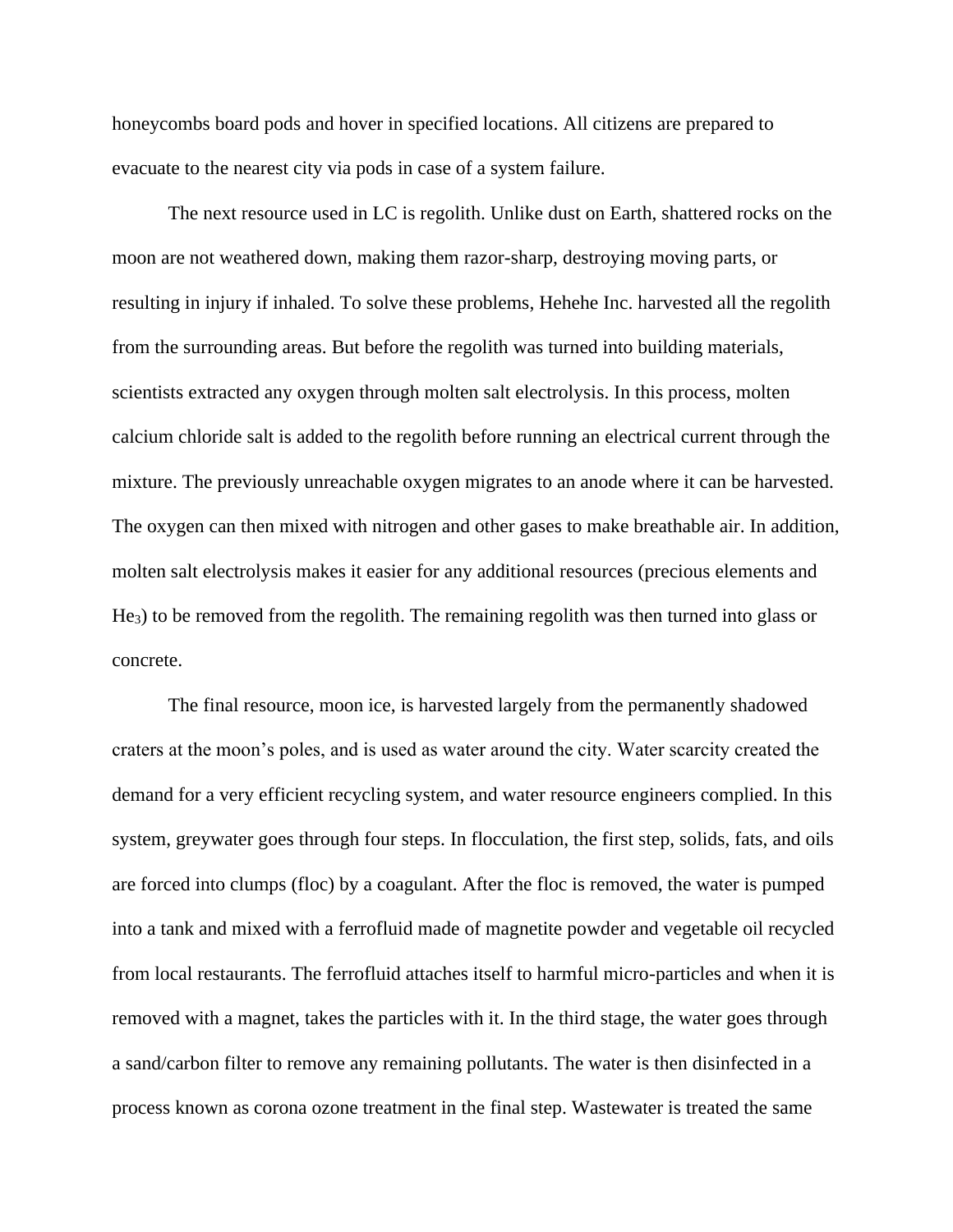way as greywater, except it is first filtered through genetically modified yeasts to remove nitrogen and phosphorus.



*Figure 3: Cutaway diagram of LC*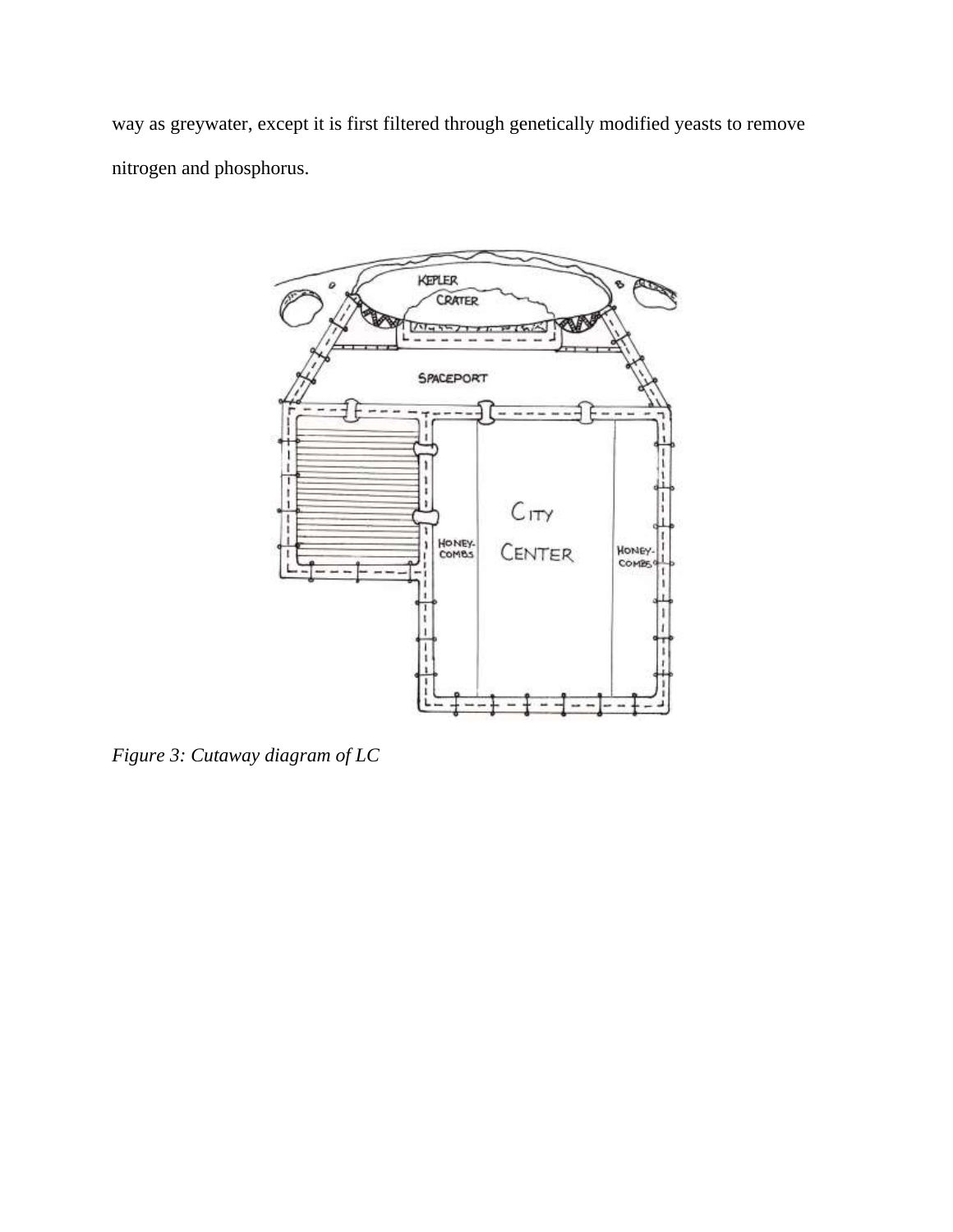### Works Cited

McRae, Mike. "Physicists Have Successfully Connected Two Large Objects in Quantum Entanglement." *ScienceAlert*, Nature, 3 Oct. 2020, [www.sciencealert.com/physicists-push-the](http://www.sciencealert.com/physicists-push-the-limits-on-quantum-mechanics-entangling-two-very-different-objects.)[limits-on-quantum-mechanics-entangling-two-very-different-objects.](http://www.sciencealert.com/physicists-push-the-limits-on-quantum-mechanics-entangling-two-very-different-objects.)

Gough, Ian. "Universal Basic Services: A Theoretical and Moral Framework." Political Quarterly, vol. 90, no. 3, Sept. 2019, pp. 534–542. EBSCOhost,

<https://www.etui.org/sites/default/files/2020-09/2019%20UBS%20Political%20Quarterly.pdf>

Syed, Tousif. "Applying the Principles of Quantum Entanglement to Secure Communication." *Security Intelligence*, 22 Jan. 2018, [securityintelligence.com/applying-the](http://securityintelligence.com/applying-the-principles-of-quantum-entanglement-to-secure-communication.)[principles-of-quantum-entanglement-to-secure-communication.](http://securityintelligence.com/applying-the-principles-of-quantum-entanglement-to-secure-communication.)

"Helium-3 Mining on the Lunar Surface." *ESA*, [www.esa.int/Enabling\\_Support/Preparing\\_for\\_the\\_Future/Space\\_for\\_Earth/Energy/Helium-](http://www.esa.int/Enabling_Support/Preparing_for_the_Future/Space_for_Earth/Energy/Helium-3_mining_on_the_lunar_surface.%20Accessed%2020%20Nov.%202020)[3\\_mining\\_on\\_the\\_lunar\\_surface. Accessed 20 Nov. 2020.](http://www.esa.int/Enabling_Support/Preparing_for_the_Future/Space_for_Earth/Energy/Helium-3_mining_on_the_lunar_surface.%20Accessed%2020%20Nov.%202020)

Carlson, Erika. "Making Air From Moon Dust: Scientists Create a Prototype Lunar Oxygen Plant." *Discover Magazine*, 21 Jan. 2020, [www.discovermagazine.com/the](http://www.discovermagazine.com/the-sciences/making-air-from-moondust-scientists-create-a-prototype-lunar-oxygen-plant)[sciences/making-air-from-moondust-scientists-create-a-prototype-lunar-oxygen-plant.](http://www.discovermagazine.com/the-sciences/making-air-from-moondust-scientists-create-a-prototype-lunar-oxygen-plant)

Tatham, Chelsea. "Scientists Say They Found a Way to Make Oxygen out of Moon Dust." *Wtsp.com*, WTSP, 23 Jan. 2020, [www.wtsp.com/article/tech/science/space/esa-scientists](http://www.wtsp.com/article/tech/science/space/esa-scientists-make-oxygen-from-moon-dust/67-2d30436f-a084-4141-a44f-23527d7d7bcb.)[make-oxygen-from-moon-dust/67-2d30436f-a084-4141-a44f-23527d7d7bcb.](http://www.wtsp.com/article/tech/science/space/esa-scientists-make-oxygen-from-moon-dust/67-2d30436f-a084-4141-a44f-23527d7d7bcb.)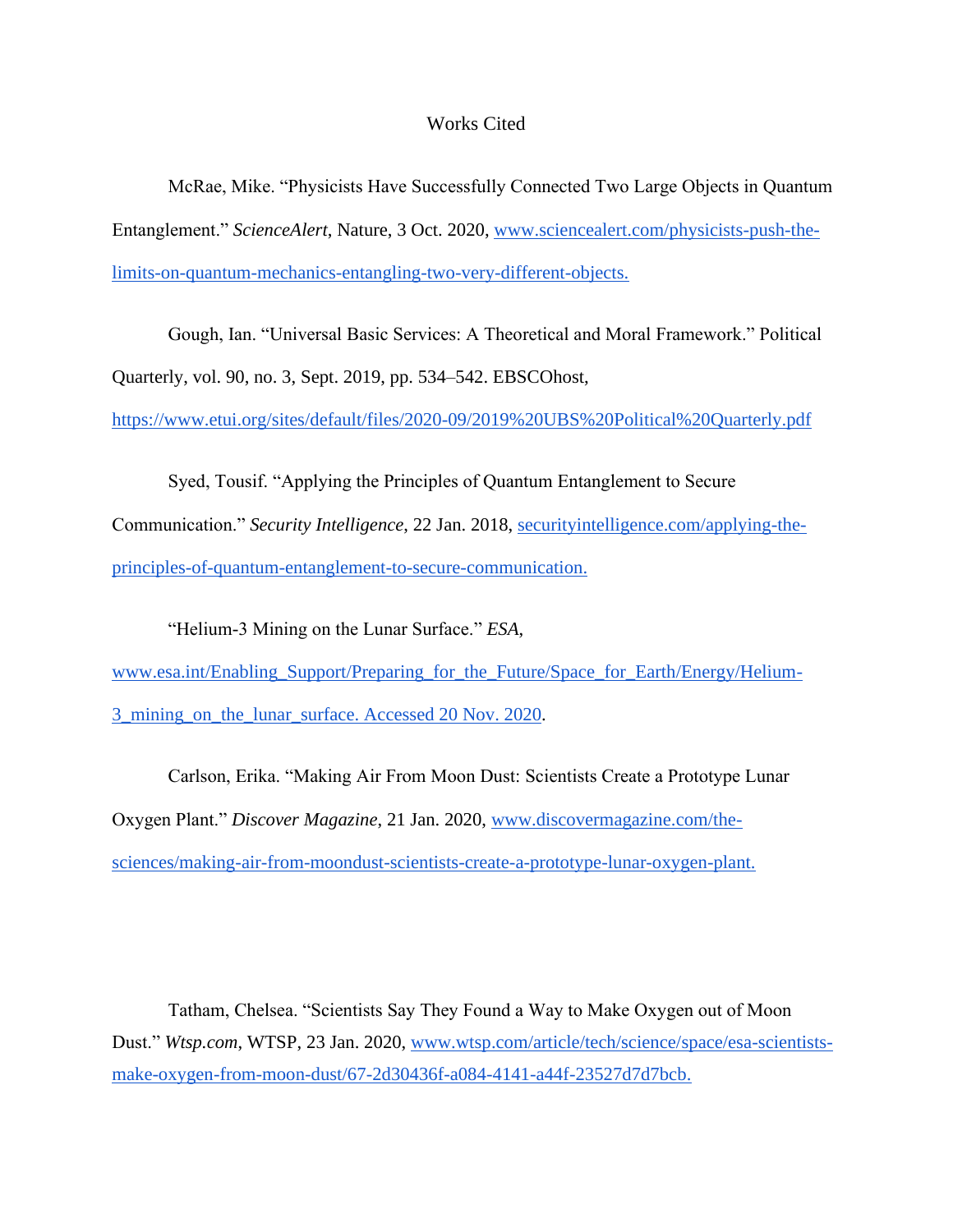Bendix, Aria. "An 18-Year-Old Has Found a Way to Use 'Magnetic Liquid' Invented by NASA to Remove Harmful Microplastics from Water." *Business Insider*, Business Insider, 1 Aug. 2019, [https://www.businessinsider.com/microplastics-water-pollution-solution-from](https://www.businessinsider.com/microplastics-water-pollution-solution-from-google-2019-8)[google-2019](https://www.businessinsider.com/microplastics-water-pollution-solution-from-google-2019-8)

Hadhazy, Adam. "Could We Build a Dyson Sphere?" *Popular Mechanics*, Popular Mechanics, 30 Oct. 2020, [www.popularmechanics.com/space/deep-space/a11098/dyson-sphere/.](http://www.popularmechanics.com/space/deep-space/a11098/dyson-sphere)

Potter, Sean. "NASA's SOFIA Discovers Water on Sunlit Surface of Moon." *NASA*, 26 Oct. 2020, [www.nasa.gov/press-release/nasa-s-sofia-discovers-water-on-sunlit-surface-of](http://www.nasa.gov/press-release/nasa-s-sofia-discovers-water-on-sunlit-surface-of-moon/#:%7E:text=Data%20from%20this%20location%20reveal,latest%20issue%20of%20Nature%20Astronomy.)[moon/#:%7E:text=Data%20from%20this%20location%20reveal,latest%20issue%20of%20Natur](http://www.nasa.gov/press-release/nasa-s-sofia-discovers-water-on-sunlit-surface-of-moon/#:%7E:text=Data%20from%20this%20location%20reveal,latest%20issue%20of%20Nature%20Astronomy.) [e%20Astronomy.](http://www.nasa.gov/press-release/nasa-s-sofia-discovers-water-on-sunlit-surface-of-moon/#:%7E:text=Data%20from%20this%20location%20reveal,latest%20issue%20of%20Nature%20Astronomy.)

Barth, Brian. "How Does Aeroponics Work?" *Modern Farmer*, 19 Oct. 2018, [modernfarmer.com/2018/07/how-does-aeroponics-work.](http://modernfarmer.com/2018/07/how-does-aeroponics-work.)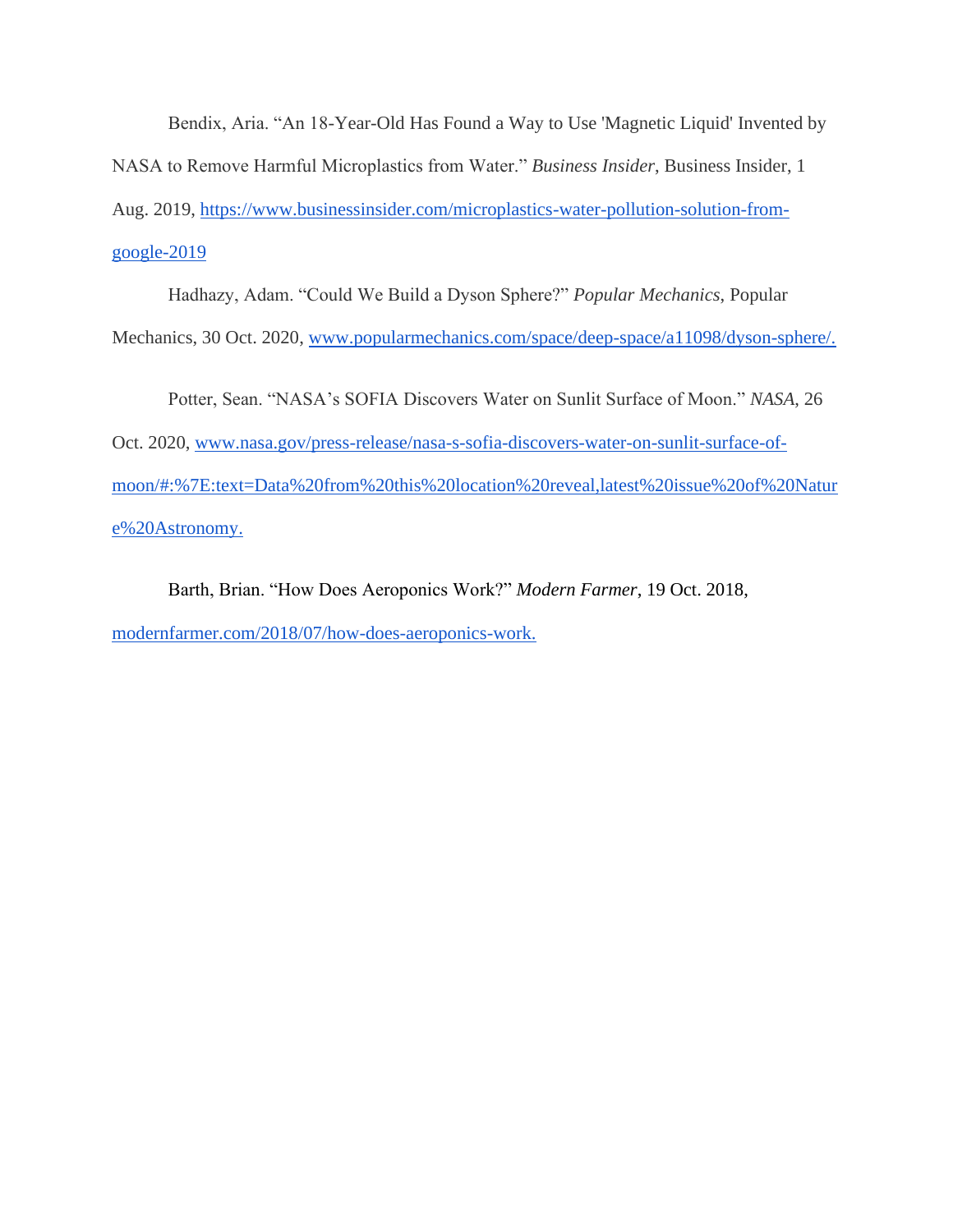# **Luna Station Vulcan**

 Luna Station Vulcan is a city located in the lava tunnels northwest of the Gruithuisen impact crater close to the North Pole of the moon. The rim around the Gruithuisen Crater is relatively smooth and circular, projecting only slightly above the surrounding lunar mare. The interior is relatively featureless with a small floor and mounds of material deposited along the edges of the sloping inner walls. The station has solar powered industrial plants to harvest energy, provide electricity, and process polar ice with algae to get purified drinking water. Lunar greenhouses underground protected from solar flares, cosmic rays, and micro-meteorites help grow kale, leafy greens in hydroponic systems meaning they only need water, not soil to grow. Sunlight from the moon's surface is sent to the plants using light pipes with fiber optic cables and a diffuser.



[Map]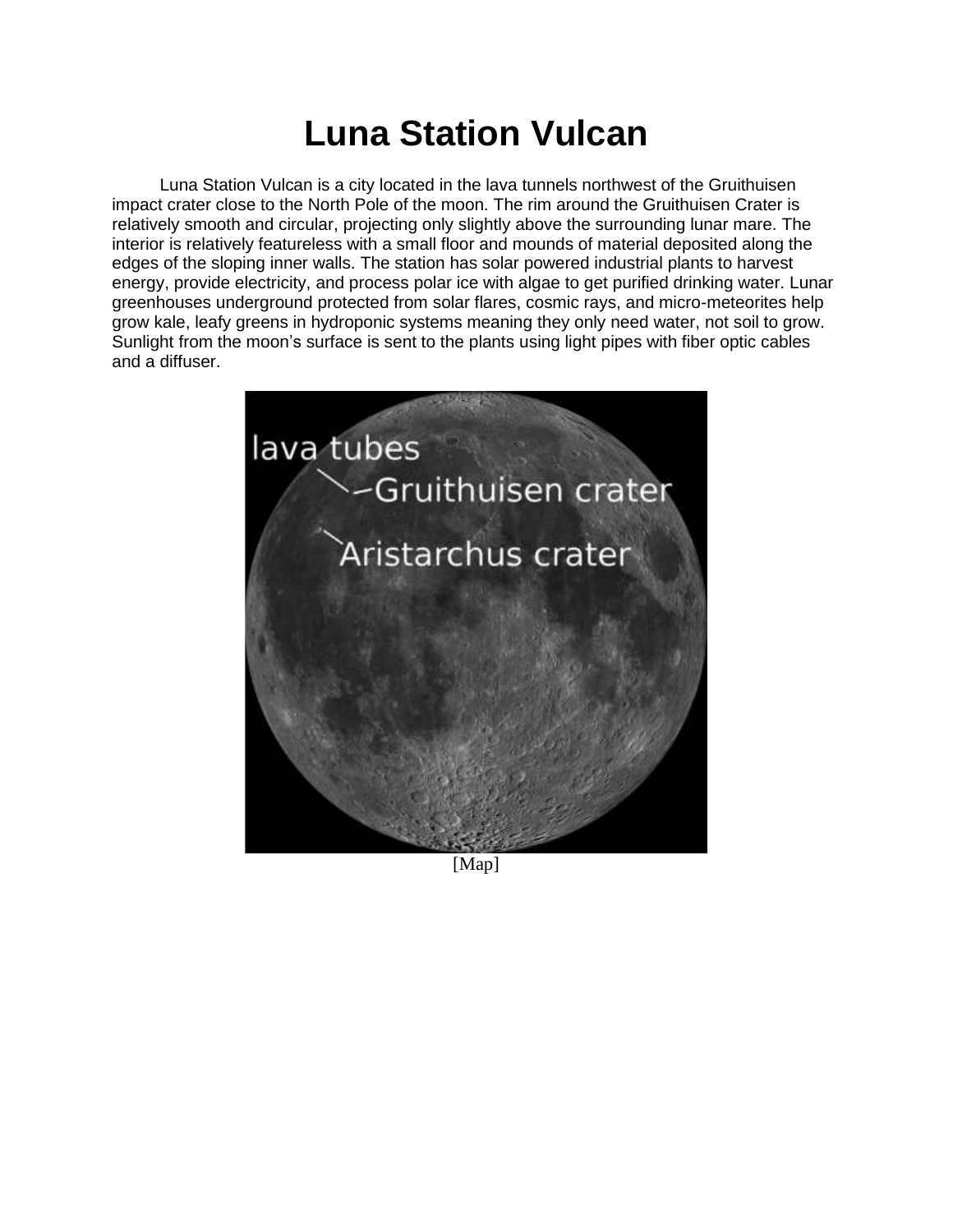

[Entrance to Lava Tubes]

 We chose to inhabit the lava tubes to shelter us from meteor bombardment and solar radiation. The lava tubes provide thermal stability with a temperature of around -20°C (-4°F). Having this stable, relatively warm temperature makes building structures and equipment easier, and is a benefit for our city location. One problem with living underground is that it makes it difficult to communicate from one location to another, even between different lava tubes. To overcome this, cables run through the tubes and antennas are located on the surface.

 In Luna Station Vulcan, every resident is medically trained to respond to emergencies. Fire is especially dangerous in a closed system. Medical facilities with an emergency room with trained specialists who know how to operate on patients with head injuries, broken bones, and fractured bones or concussions exist onboard. For cases beyond our expertise the station has rapid evacuation shuttles to send critically injured citizens back to Earth to recover, and then they will return when they are ready. Each citizen must also be able to repair their suits and their gear in case they get damaged.

 With many specialized systems that still require human oversight there are jobs in water purification systems and delivery, energy technologies, hydroponics agriculture and food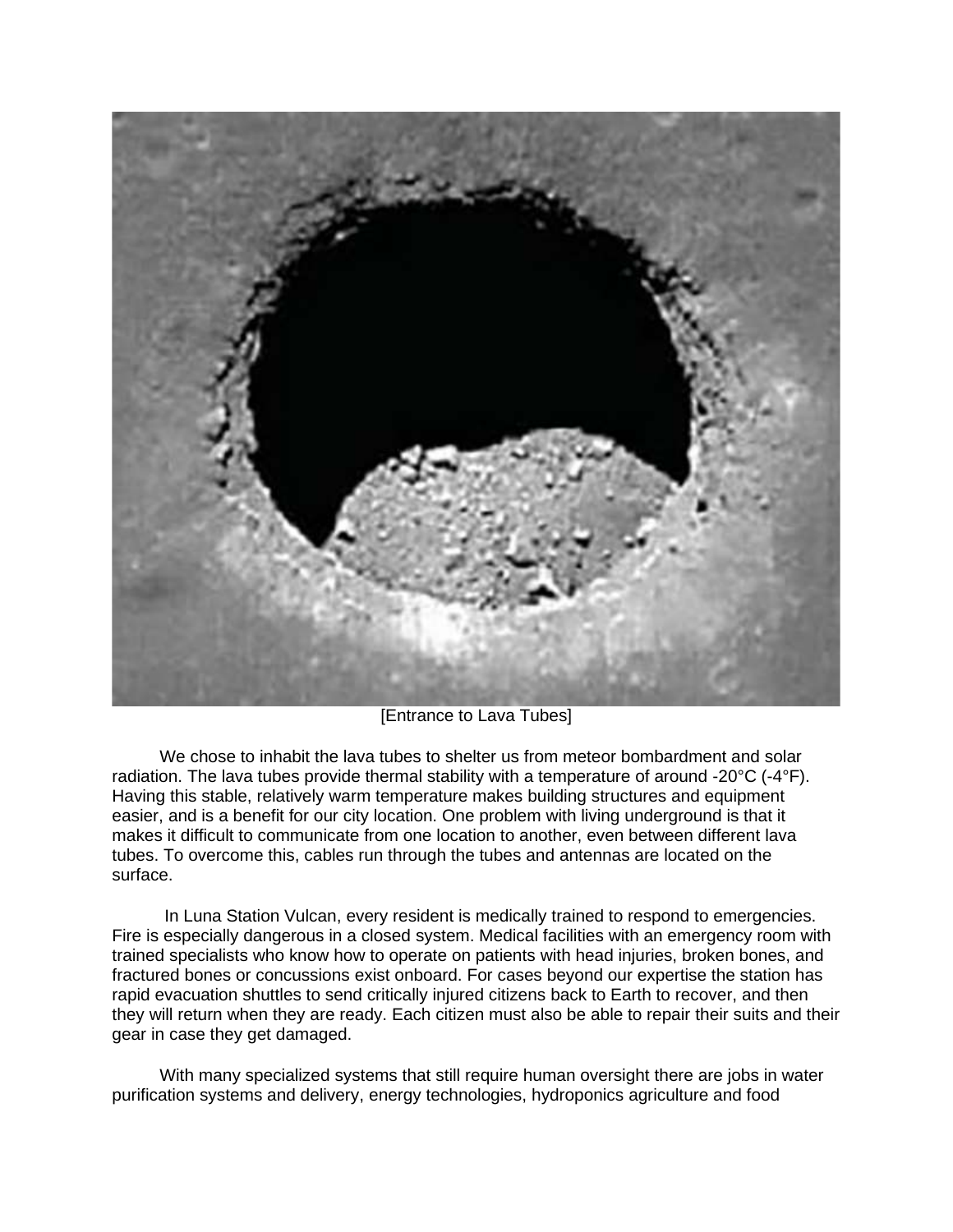harvest- processing, and sanitation. More experienced candidates will help oversee and manage some of these critical functions. There are specialized jobs openings for search and rescue/security patrols. City services hire teachers, firefighters, librarians, fitness trainers, and communication operators and people who deal with supplies of goods and people to/from Earth. Tourism also helps create jobs like hotel managers, maids, food service people and tour guides. Our city has a population of 750 and will gain about 10 people each 6 months.

 Recreational games on the moon in our city are Luna Ball and Hoopers. Luna Ball is a game played by twelve people and the game is like soccer, but the rules are more flexible. In Luna Ball there is one goalie and five players per team, and you use a heavier soccer ball to make goals. You can use the exact same rules as in soccer, but you can use your hands. Hoopers is a game like basketball but you use a heavier ball and you can bounce the ball every five steps or fewer.

 Citizens of Luna Station Vulcan live with at least one roommate in a small dome which is about 700 square feet large. The outside of our domes is made from lunar concrete (which is made from regolith and sulfur), and the inside is an inflated living module with an airlock. Transportation infrastructure includes monorails and cable cars which helps overcome lunar dust and rocky surfaces. For power, photovoltaic arrays generate electricity, with solar concentrators providing us heat. Lasers transmit energy from sunlit areas to shadow regions. Solar driven electrolyzers split water into oxygen and hydrogen, which can form propellant or can be recombined in fuel cells for energy at night. We have advanced technologies that enable a reactor to use giant mirrors to channel sunlight onto a furnace a little bigger than an envelope, heating Moon dirt to more than 900 °C until it glows. At that temperature, hydrogen or carbon, brought initially from Earth, can strip oxygen from its minerals and can bind the element together with hydrogen to make water. Another advanced technology is the plastic refabricator which melts plastic waste into a 3D printing filament, which transforms it into new tools for the residents to use in the field of regenerative medicine like to bioprint ligaments and tendons from stem cells, and to fabricate, recycle, and reuse parts and waste materials.

 In our city, we have many services such as schools, colleges, hospitals, firefighter stations, search and rescue programs, free cable car and monorail usage, and gyms. Our schools start from Pre-K to 12th grade and after 12th grade you receive your diploma and either go to college and then get a job or directly choose a job. Once a job has been selected, you are an apprentice of trained personnel that currently have the job in which you are interested, and after 5 years of apprenticeship you will receive that job. The firefighter stations will be alert 24/7 in case of emergency fires during the night. We will use our water wisely and scarcely, so we don't waste it. Our healthcare facilities are free to residents. Our gyms have trainers who make sure that you get a good workout every day to stay healthy and fit, to ensure that there is no damage to your muscles due to the moon's gravity.

 Our city's innovative tourist center lets you see Neil Armstrong's footprints and the American flag that he placed. There is a hotel in the 500-foot radius of where the flag and his footprints are so tourists don't need to step outside. A gift shop inside the hotel has special moon rocks and postcards of different locations on the moon. Tourists can visit these locations using cable cars. Tourists can stay on the moon for two weeks and can step foot outside with the supervision of a guide. Some futuristic elements that we have in our city are hoverboards that can quickly take you places without touching the floor, Artificially Intelligent robots that help with work around the clock, and finally an advanced HVAC unit that can heat/cool to a 100F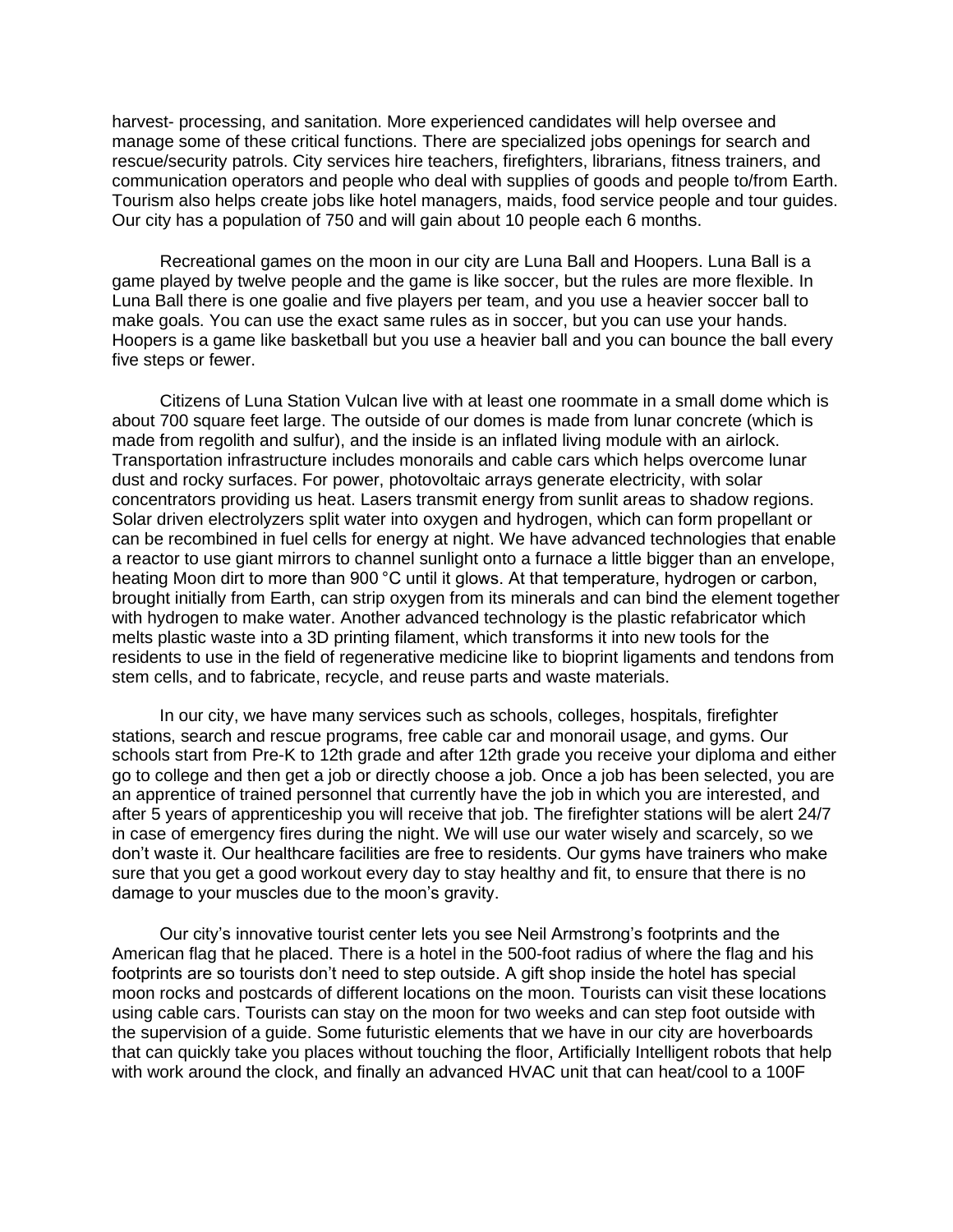differential with respect to ambient temperature to allow habitation in the moon's extreme temperature swings.

 Some challenges of living on the moon are solar radiation, communication underground, and especially the lunar dust. We've already overcome the problem of solar radiation because of our location inside the lava tunnels which block it. To overcome the challenge of communication underground, cables would run through the tubes to antennas located on the surface. To solve the challenge of lunar dust, we used an advanced coating on our lunar suits. We have also solved this problem for our transportation, because all our sources of transportation don't touch the ground.

 Ice on the moon is mostly in the polar regions. Our city depends on two resources regolith and ilmenite for oxygen and water. Regolith is found all over the moon's surface and is processed by our *advanced* reactor that uses giant mirrors to channel sunlight onto a furnace a little bigger than an envelope, heating Moon dirt to more than 900 °C until it glows. This process can give us water which we then split apart using electrolysis to split apart the hydrogen and oxygen. We condense them for storage. Ilmenite is a good source of oxygen and can be found in the area of the Aristarchus crater. Our innovative reactors can take the Oxygen removed from ilmenite and the hydrogen from regolith and combine them to make water.



[Regolith]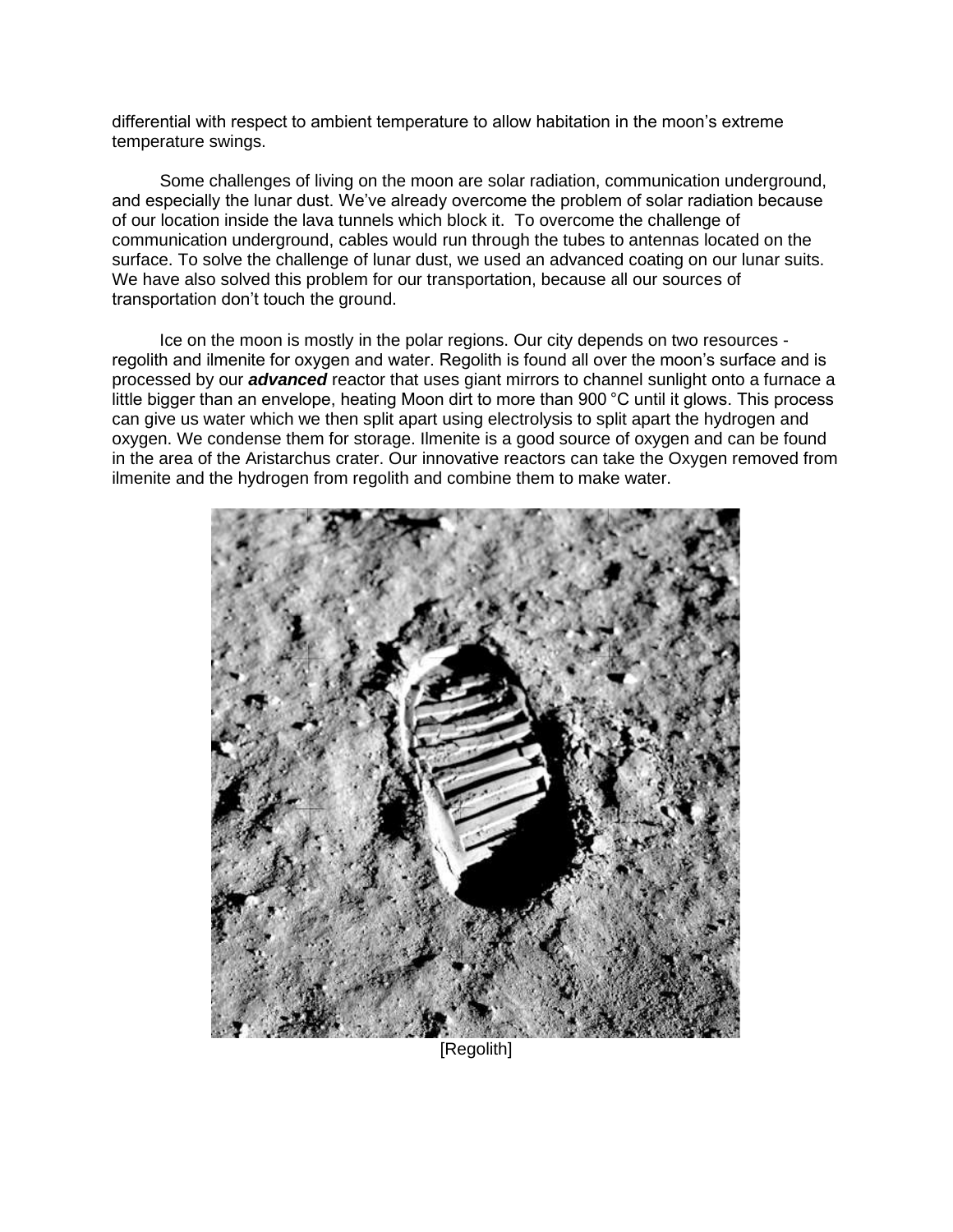

[Ilmenite]

 The benefits of using regolith are that you can use it to create water instead of using polar ice. A benefit of using ilmenite is that you can create oxygen and hydrogen. Further easy access to both of our resources poses no risks/tradeoffs, and being top choices, there are no compromises.

Civil, agricultural, mechanical, metallurgical, biomedical, industrial, mining, electrical, and computer engineering are some of the major engineering specialties that are in great demand. Civil engineers help us with major transportation projects like monorails and cable cars. Agricultural engineers solve problems like the storage and processing of agricultural products. Mechanical engineers design industrial machines, refrigeration and air-conditioning systems. Metallurgical engineers develop ways of processing metals and converting them into useful products. Biomedical engineers design instruments, devices, and software used in healthcare. Industrial engineers find ways to eliminate wastefulness in production processes. Mining engineers plan and direct the engineering aspects of locating and extracting minerals on the moon. Electrical engineers work in transport networks, lighting, heating, ventilation, power generation and distribution, renewable energy, manufacturing and construction projects. Computer engineers design and develop computer systems and other technological devices.

 As you can see Luna Station Vulcan is a very successful lunar colony and models a city of the ages that is revolutionizing the world!

Word Count (1497)

## **References:**

- 1. Lunar Resources (Mining The Moon), [www.permanent.com/lunar-mining-the-moon.html.](http://www.permanent.com/lunar-mining-the-moon.html)
- 2. Castro, Joseph. "What Would It Be Like to Live on the Moon?" Space.com, Space, 10 Feb. 2015, [www.space.com/28494-how-to-live-on-the-moon.html.](http://www.space.com/28494-how-to-live-on-the-moon.html)
- 3. Major, Jason. "The Moon Is Toxic." Universe Today, 24 Dec. 2015, [www.universetoday.com/96208/the-moon-is-toxic/.](http://www.universetoday.com/96208/the-moon-is-toxic/)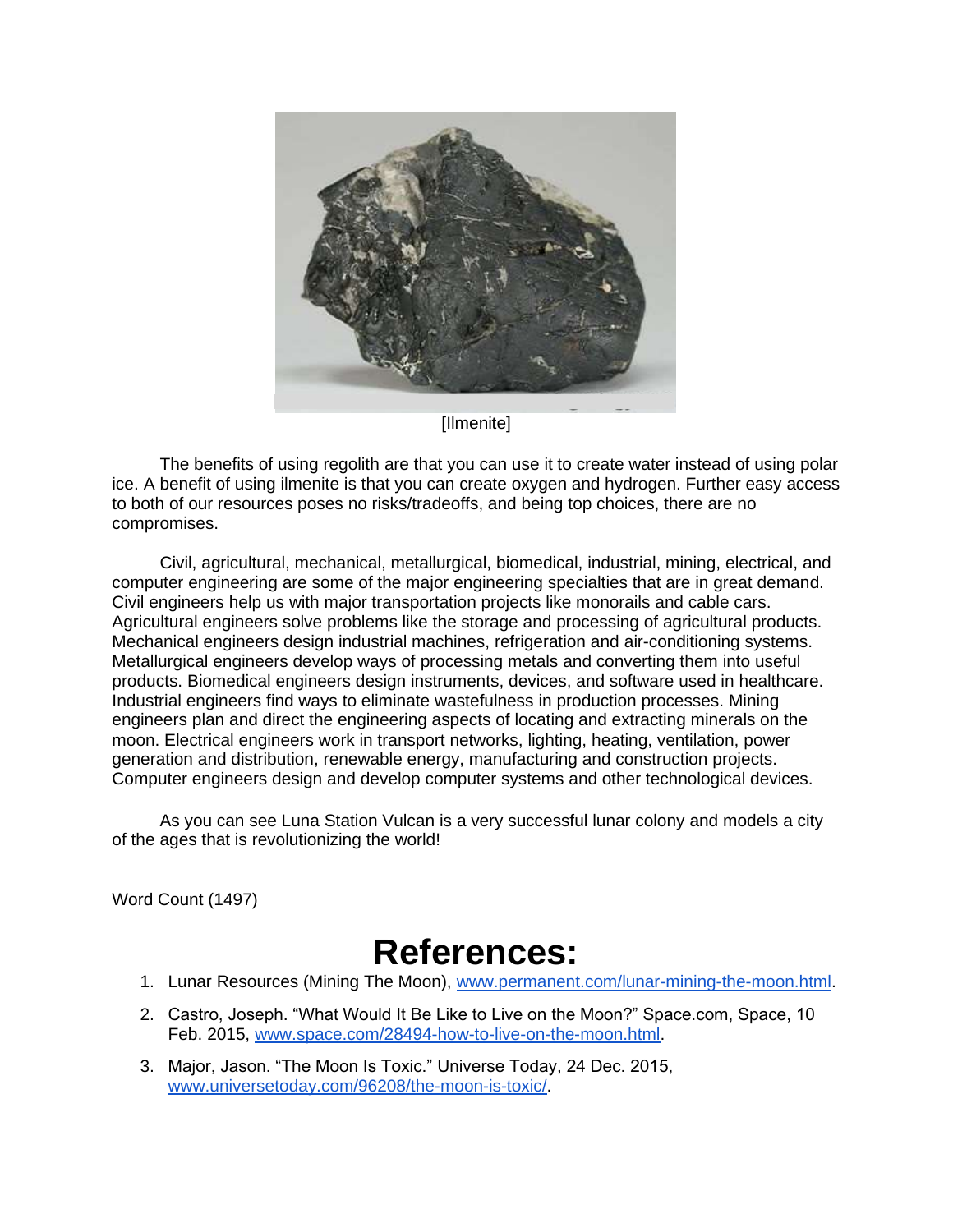- 4. Dufresne, Steven, et al. "Living On The Moon: The Challenges." Hackaday, 13 Dec. 2017, hackaday.com/2017/12/12/living-on-the-moon-the-challenges/.
- 5. Lunar Regolith. NASA , curator.jsc.nasa.gov/lunar/letss/regolith.pdf.
- 6. "Full Page Reload." IEEE Spectrum: Technology, Engineering, and Science News, spectrum.ieee.org/aerospace/space-flight/moondust-radiation-and-low-gravity-thehealth-risks-of-living-on-the-moon.
- 7. Moseman, Andrew. "This Is How We'd Really Build a Moon Base." Popular Mechanics, Popular Mechanics, 18 Oct. 2019, [www.popularmechanics.com/space/Moon](http://www.popularmechanics.com/space/Moon-mars/a14105969/artemis-Moon-city-andy-weird/)[mars/a14105969/artemis-Moon-city-andy-weird/.](http://www.popularmechanics.com/space/Moon-mars/a14105969/artemis-Moon-city-andy-weird/)
- 8. Laufer, Adam. "Establishing a Lunar Colony." USC Viterbi School of Engineering, 4 Nov. 2017, illumin.usc.edu/establishing-a-lunar-colony/.
- 9. Team, How It Works. "Living on the Moon." How It Works, 21 Nov. 2017, [www.howitworksdaily.com/living-on-the-Moon/.](http://www.howitworksdaily.com/living-on-the-Moon/)
- 10. Gibney, Elizabeth. "How to Build a Moon Base." Nature News, Nature Publishing Group, 24 Oct. 2018, [www.nature.com/articles/d41586-018-07107-4.](http://www.nature.com/articles/d41586-018-07107-4)
- 11. Dietzler, Dave. Making It on the Moon: Bootstrapping Lunar Industry, Sept. 2016, space.nss.org/media/NSS-JOURNAL-Bootstrapping-Lunar-Industry-2016.pdf.
- 12. McDaniel , Michael. "Interview with ICON", 12 Nov. 2020.
- 13. SA, NA. Google Image Result for Http://Www.nasa.gov/Sites/Default/Files/Thumbnails/Image/niac\_2011\_whittaker.Jpg, images.app.goo.gl/Q188NKUebH16oSuY7.
- 14. Google Image Result for Https://Fastly.syfy.com/Sites/Syfy/Files/2020/07/skylight2.Jpg, images.app.goo.gl/jzpRE6TziKa26S4x6.
- 15. Google Image Result for Http://Lroc.sese.asu.edu/ckeditor\_assets/Pictures/450/content\_as11-40-5877\_crop.Png, images.app.goo.gl/4eYaM4XkxL1yoHqR9.
- 16. Google Image Result for Https://Geology.com/Minerals/Photos/Ilmenite-610.Jpg, images.app.goo.gl/4R2dM69bWGSnUYo57.
- 17. Dufresne, Steven. "LIVING ON THE MOON: THE CHALLENGES ." Google Image Result for Https://Hackaday.com/Wp-Content/Uploads/2017/12/lro\_wac\_nearside\_mosaic\_an1.Png, 12 Dec. 2017, images.app.goo.gl/AYy4nvaFvP3PwhWR7.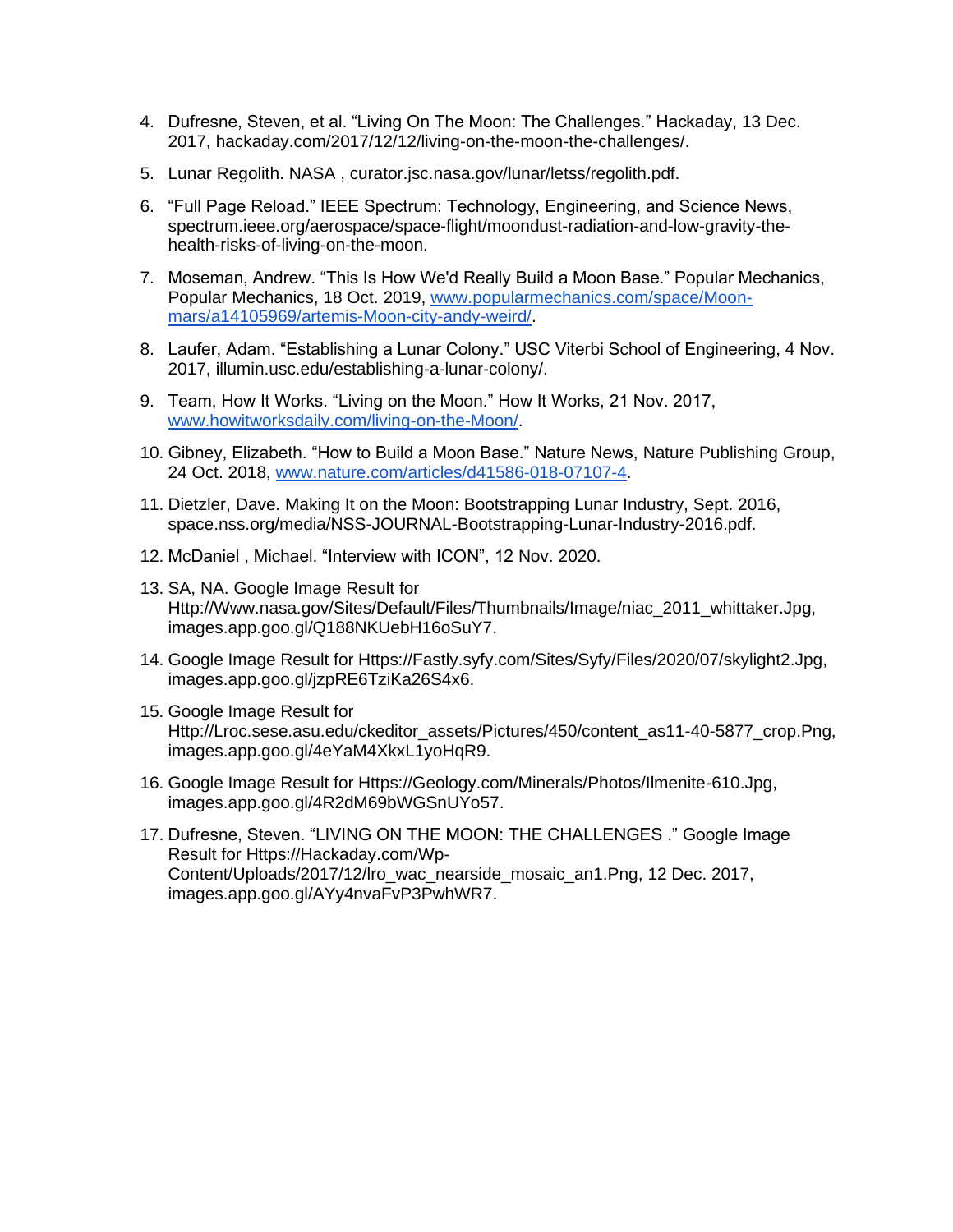### **SpaceVPN**

In 2064, tensions mounted between Russia and North Korea, leading people to fear an eventual cold war. The EU knew they needed to step in before it was too late. North Korea took this as a threat and started their invasions, beginning with Russia. The cold war everyone feared had begun. In return, on December 3rd, 2066, Russia dropped a bomb on North Korea. South Korea and China were impacted by the nuclear fallout and both declared war on Russia in 2067. Within three years, it was a full-blown world war. Countries came together to bring the populations safety onto the moon. Now it's 2133 and our lunar city, SpaceVPN (virtual private network) is thriving. Space VPN is located on Mare Humorum LAC 93 because it has flat terrain and smaller craters within which we built our residential areas. A trade-off of choosing this location was that the large rocks around the area make it difficult to get to the water sources.

### **Living in a Lunar Colony**

Our city has a population of 33,465 with a median age of 43, most of these citizens work

in the chemical engineering field. When our residents are not colliding electrons with a particle accelerator, they enjoy playing video games and competing in indoor sports. Most citizens live in



our volcanic glass domes made within small craters. This design was chosen as solar panels can be placed on top of the roof to supply energy and protect against solar radiation. We were also lucky to find Regolith which is hard geological material. This helps our buildings as we can put it over the volcanic glass to make it stronger and to protect from solar radiation. As our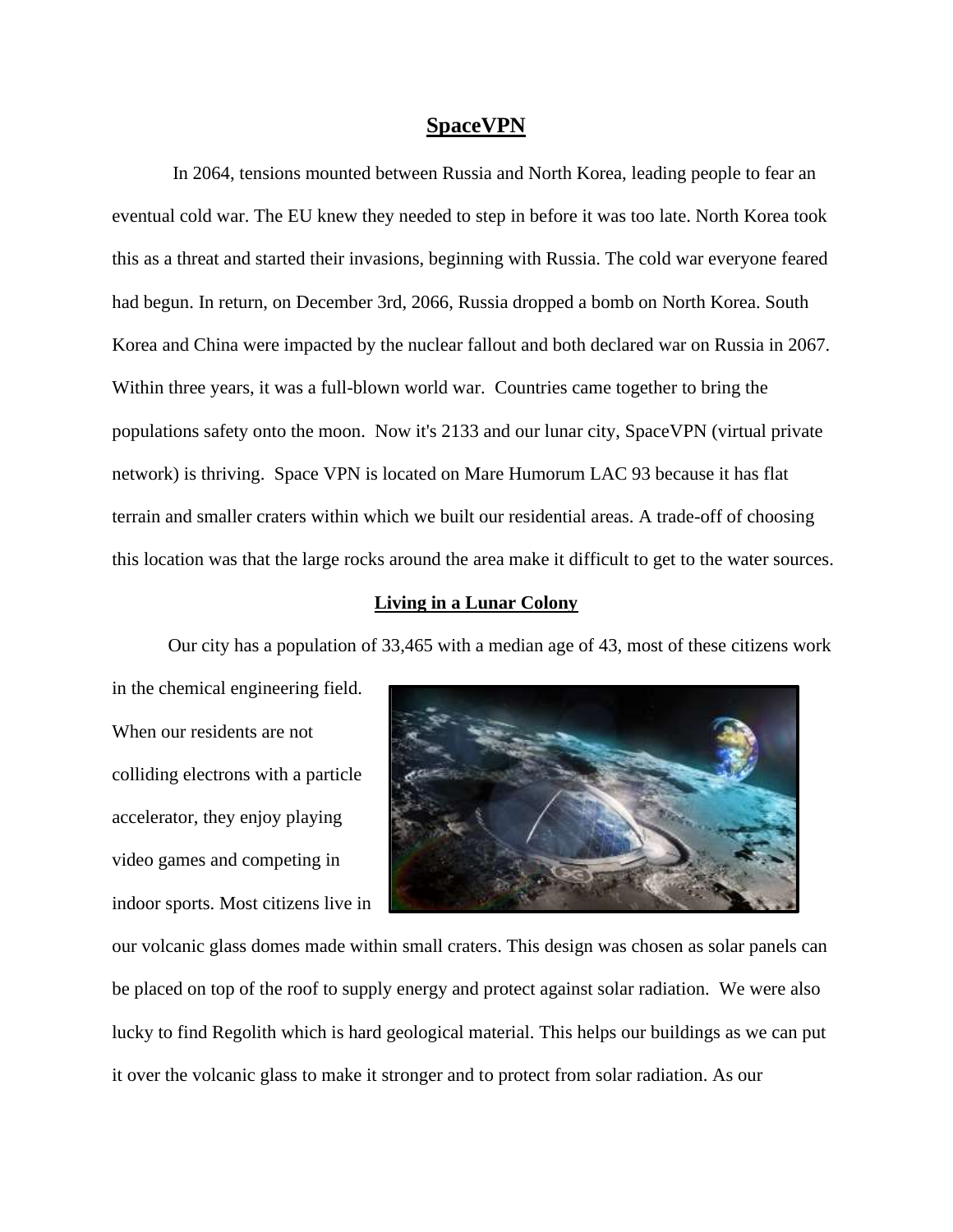population grew and citizens had children we needed to add to our educational systems. We started with universities then expanded the program by adding elementary, middle and eventually high schools. Our first graduating class will happen next year. We are so excited. We



eat 3d-printed food. 3d printing food is tasty but unfortunately it is a little less healthy and can cost quite a bit. Health and protection are of the utmost importance. We have multiple healthcare facilities, innovative drones that can go to places a human can't, state of the art facilities with

nanotechnology, and AI technology. One of our newest additions is our capability to text using the brain that our neurosurgeons have worked very hard on. We have two transportation systems that are both powered by solar energy, one personal and one public. To power these systems we use solar energy. To protect against anti-gravity, they are both placed underground where our space engineers have created artificial gravity. Most citizens find our nanotechnology and hover trains that float to be the greatest features in our lunar colony.

Even with these wonderful aspects challenges we have seen the most are going we made a giant indoor ecosystem to colony we needed to look at the potential

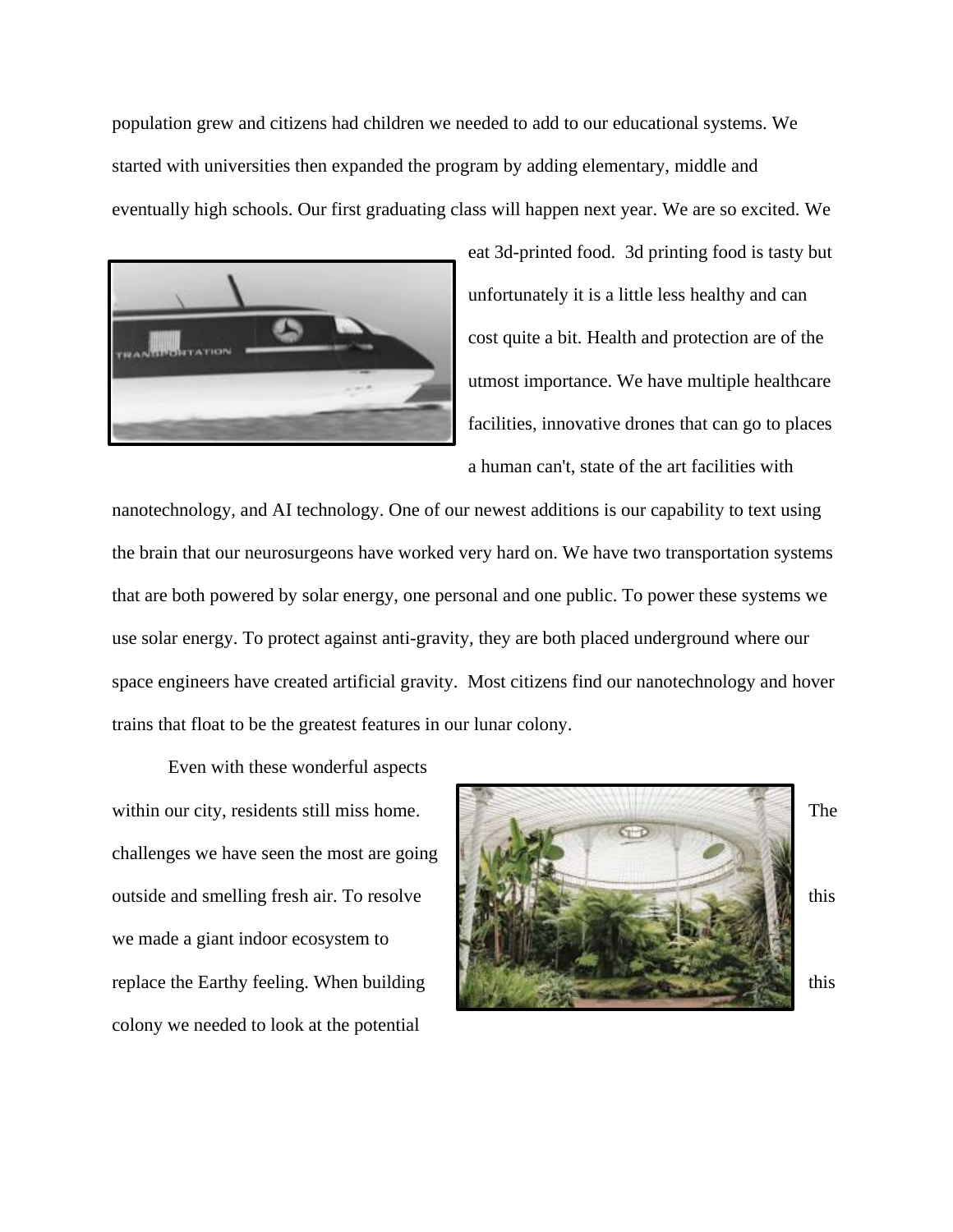hazards and risks. No gravity and solar radiation were the most pressing and needed the most attention as it can create diseases like cancer and weaken the bones.

### **Lunar Resources**

### **Regolith**

Regolith is the surface of loose hard rock that is found on top of the soil. Employees pick this resource up using little cranes and put it on trucks to transport them to the conversion facilities where SpaceVPN's civil engineers work on making that into building material.

volcanic glass. This helps protect citizens and crops from solar radiation. Solar radiation is dangerous for your health and raises your chances of



regolith over the volcanic glass it made a tremendous difference to the protection of our citizens. A tradeoff is that the light will have to be artificial, but the overall health of everyone is worth this energy.

### **Volcanic Glass**

Volcanic glass is any sort of rock made from lava or magma that has a chemical composition very close to granite. This can be found on the Taurus Littrow valley and, while it may be a little far away from our base, we are able to send crews there for short periods of time to pick this resource up from the lunar soil. Then we can put regolith over it and put it on the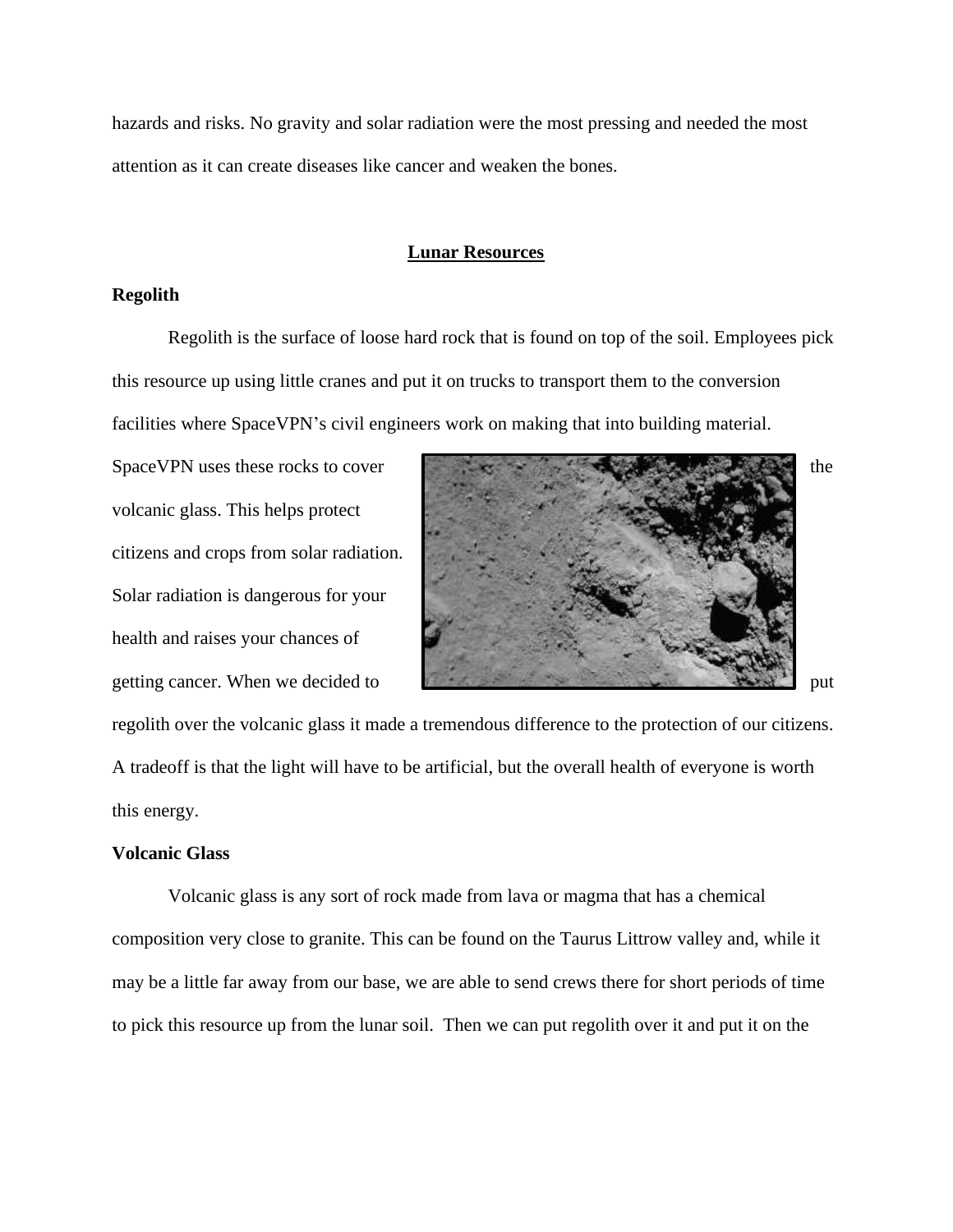little craters to make homes. Teams of glaziers, our citizens who have attended trade schools for manufacturing glass products and structures helped make round volcanic glass to put as domes. **Silicon**

Silicon is found on the Moon as miniscule rocks on the lunar surface. Workers divide the soil and silicon, then transport the silicon to our base for usage in our solar panel manufacturing. We quickly realized that if SpaceVPN was to continue taking up lunar soil, the ground would be weakened. Geotechnical engineers have been trained to work with lunar resources and identify the best places to locate silicon with the least risk.

#### **Conclusion**

With the help of many engineers and scientists, SpaceVPN is a safe place to live. The artificial gravity that we were able to create with space engineers and our high-tech features throughout our city help citizens feel more at home. Our domes are covered with Regolith so it can be protected from the solar radiation so our citizens are protected from too much exposure and the possibility of getting cancer. The decision to 3D print food is one of the most important elements for our colony in space, this helps everyone have a healthy diet to live longer. With all of these features people no longer miss earth and are happy to live in this lunar colony.

**Word Count: 967**

**Image Count: 4**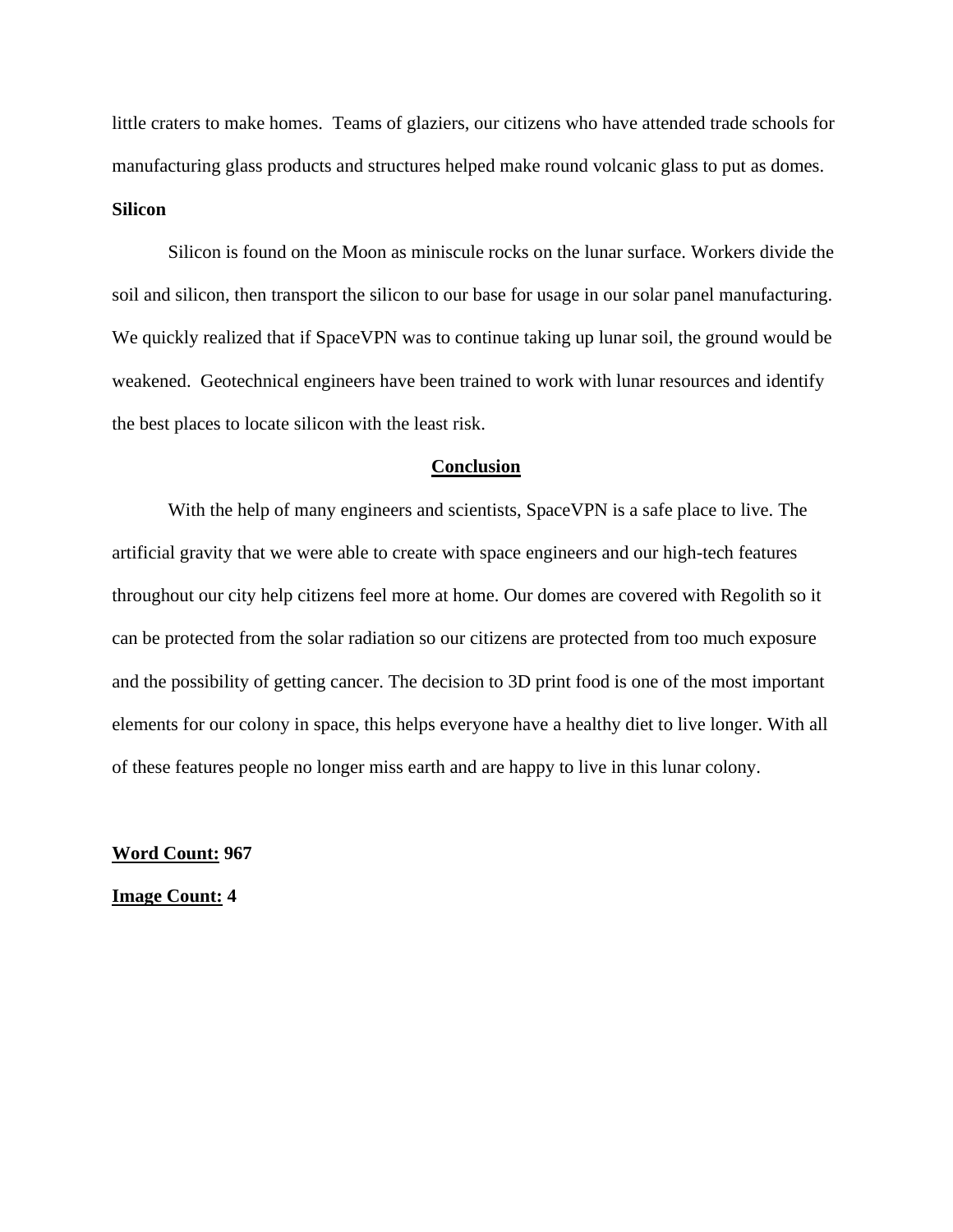### **Resources**

- *Artemis Project: Silicon Production on the Moon*, [www.asi.org/adb/02/13/02/silicon](http://www.asi.org/adb/02/13/02/silicon-production.html)[production.html.](http://www.asi.org/adb/02/13/02/silicon-production.html)
- "The Eco Station by SpaceMoule on DeviantArt." *By SpaceMoule on DeviantArt*, [www.deviantart.com/spacemoule/art/The-Eco-Station-381896621.](http://www.deviantart.com/spacemoule/art/The-Eco-Station-381896621)
- Lerner, Andrew. "How Is Volcanic Glass Formed?" *ProCurve Glass Design, Inc.*, 8 Nov. 2018, [www.procurveglass.com/how-is-volcanic-glass-formed/.](http://www.procurveglass.com/how-is-volcanic-glass-formed/)

Posted by Keith Cowing Posted October 15, 2009 7:55 PM

View Comments. "2009 Regolith Excavation Challenge." *SpaceRef*,

spaceref.com/onorbit/2009-regolith-excavation-challenge.html.

"Regolith." *Encyclopædia Britannica*, Encyclopædia Britannica, Inc [www.britannica.com/science/regolith.](http://www.britannica.com/science/regolith)

"Regolith." *Wikipedia*, Wikimedia Foundation, 5 July 2020, en.wikipedia.org/wiki/Regolith.

- "Silicon." *Lunarpedia*, lunarpedia.org/w/Silicon#:~:text=Silicon is t.
- "So What Does a Civil Engineer Do, Exactly?" *The Guardian*, Guardian News and Media, 8 Aug. 2013, [www.theguardian.com/careers/what-does-civil-engineer-do.](http://www.theguardian.com/careers/what-does-civil-engineer-do)
- Spudis, Paul D. "Regolith, The 'Other' Lunar Resource." *Air & amp*; Space Magazine, Air & amp; Space Magazine, 5 Jan. 2011, [www.airspacemag.com/daily-planet/regolith-the-](http://www.airspacemag.com/daily-planet/regolith-the-other-lunar-resource-156943194/#:~:t)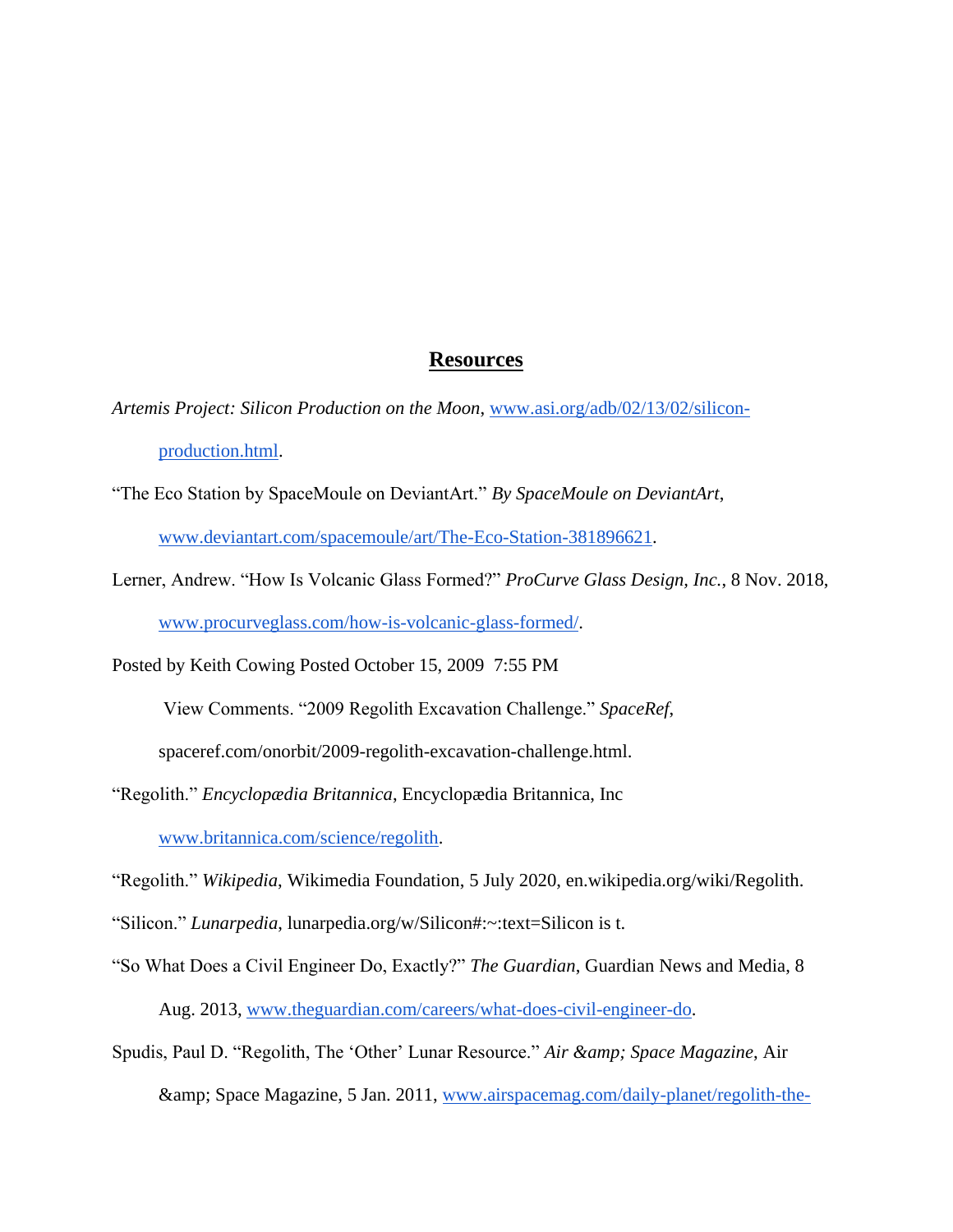[other-lunar-resource-156943194/#:~:t](http://www.airspacemag.com/daily-planet/regolith-the-other-lunar-resource-156943194/#:~:t) ext=The ground up regolith is very time and energy intensive.

"Volcanic Glass." *Encyclopædia Britannica*, Encyclopædia Britannica, Inc.,

[www.britannica.com/science/volcanic-glass.](http://www.britannica.com/science/volcanic-glass)

"Regolith (n.)." *Index*, [www.etymonline.com/word/regolith.](http://www.etymonline.com/word/regolith)

[https://www.engineering.com/Library/ArticlesPage/tabid/85/ArticleID/1808/Structural-Engineer-](https://www.engineering.com/Library/ArticlesPage/tabid/85/ArticleID/1808/Structural-Engineer-SE-Licensure-Explained.asp)

[SE-Licensure-Explained.asp](https://www.engineering.com/Library/ArticlesPage/tabid/85/ArticleID/1808/Structural-Engineer-SE-Licensure-Explained.asp)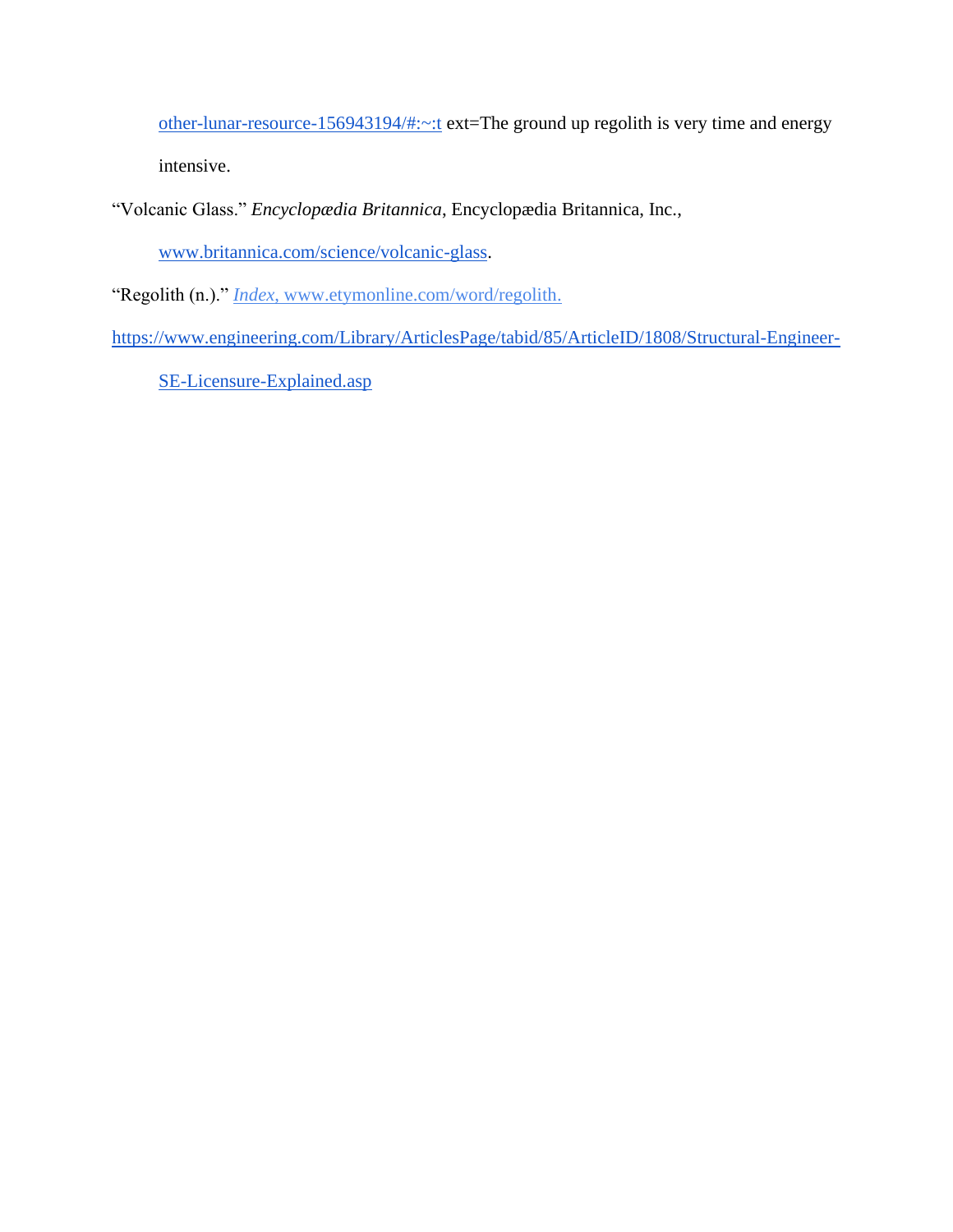# Tennomiyako - The Colony of the **Heavens**

With the advent of new technologies in the 22nd century, humans started to establish the first lunar colonies. The early 2100s were an era of unprecedented lunar exploration. Now, in the year 2151, the Japanese lunar colony of Tennomiyako, Colony of the Heavens, is at the forefront of innovation and has a diverse population of 10,000. Originally a scientific outpost, it has grown to become an economic powerhouse. The colony consists of 3 domes, a space elevator, and lunar mines. Its economy is formed by exporting precious metals, electronics, and space-research and development.

Tennomiyako is located in the Shackleton Crater on the lunar South Pole. The crater is 19 kilometers wide and 3 kilometers deep, giving the colony large amounts of space. Because it is located in the South Pole, the interior of the crater is in eternal darkness. This means that water that arrives there will freeze and be stored there as ice. Thus, about 22% of the crater's surface area is composed of ice. $1$  However, the rims of the crater receive sunlight for most of the lunar year, with only a few days of darkness.<sup>2</sup> These characteristics of the Shackleton Crater make it the optimal location for a settlement.

The 3 domes that make up the central portion of Tennomiyako are where citizens live and work, with 1 larger dome and 2 smaller ones. These domes make life possible on the Moon, as they protect citizens from the surface's inhospitable conditions. The larger dome is where citizens live and work in healthcare, safety, education, tourism, mining, etc. One of the smaller domes is where



mined materials are processed and manufactured, and the other dome is where the colony's food is grown. For recreation, citizens enjoy Tennomiyako's extensive parks, low-gravity sports, and tourist attractions to maintain their mental well-being.

<sup>&</sup>lt;sup>1</sup> Choi, Charles Q. "Huge Moon Crater's Water Ice Supply Revealed." Space.com, Space, 20 June 2012, www.space.com/16222-Moon-water-ice-shackleton-crater.html.

<sup>&</sup>lt;sup>2</sup> Speyerer, Emerson J., and Mark S. Robinson. "Persistently Illuminated Regions at the Lunar Poles: Ideal Sites for Future Exploration." Icarus, vol. 222, no. 1, 2013, pp. 122-136., doi:10.1016/j.icarus.2012.10.010.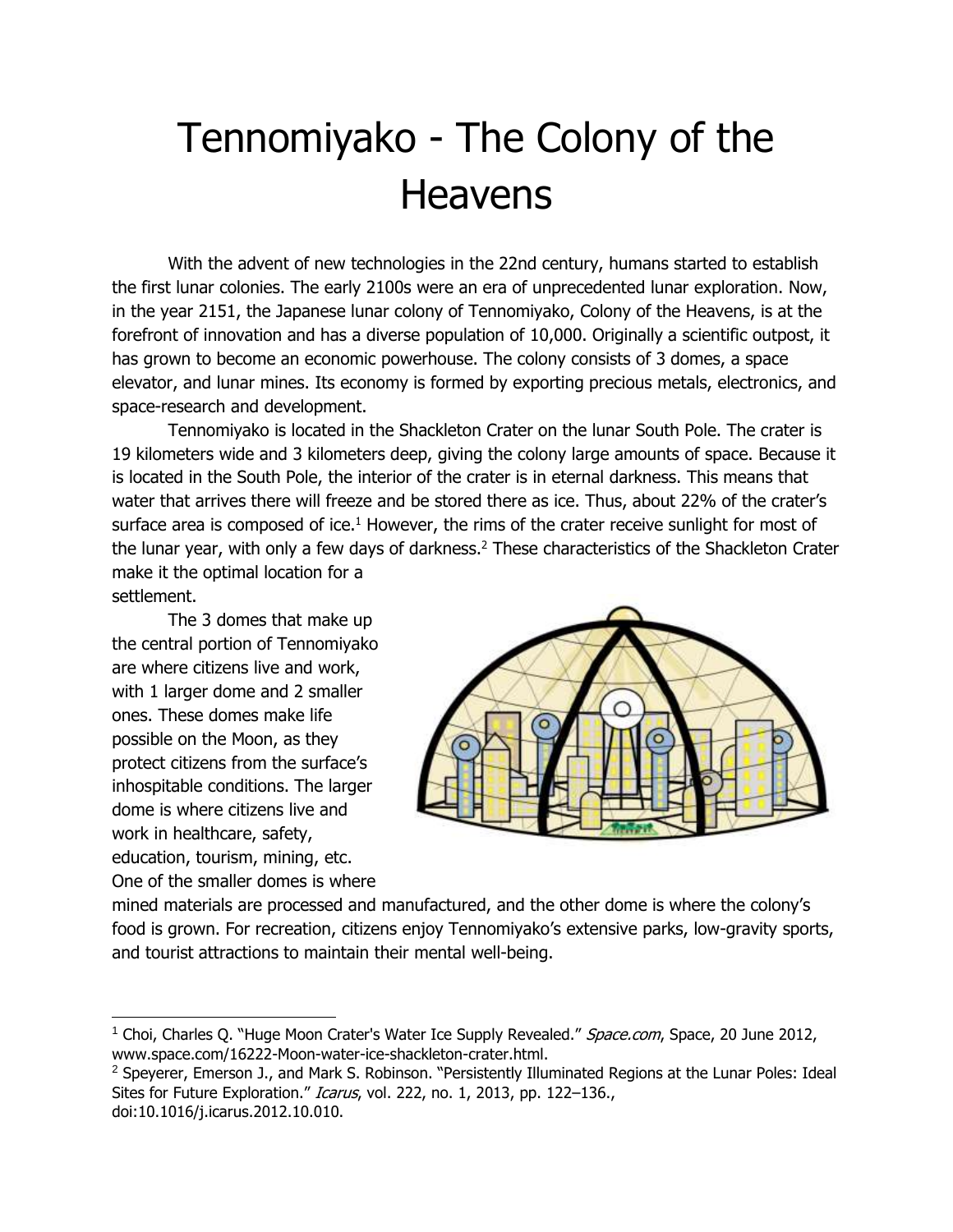The housing infrastructure consists of 6 pillars curved toward the center of the dome, a transparent 3-layer wall, and a geodesic triangle frame that runs through that wall. Within the pillars and frame are vents, atmosphere regulators, and sensors that ensure the atmosphere is satisfactory.

The outer and inner layers of the 3-layer wall are made of polycarbonate and aero-gel composite material giving it strength, rigidity, and extreme-temperature resistance. These two layers serve as a redundant safety measure. The middle layers are a combination of noble gases due to their insulative properties.

The domes are divided into multiple sections, with walls similar to the outer dome-walls between each section. Each segment has its own life-support systems. These segments are important, because if there is a fire, rupture, or system failure in one section, then it can be evacuated and sealed off.

To move people and goods, there is a robust transportation infrastructure in Tennomiyako. One of the main transportation infrastructures is a space elevator consisting of a 60,000 kilometer long kevlar-composite tether and multiple capsules. The capsules travel from a base at the surface-level to the docking area at the top. Avoiding launching up saves fuel. The docking area is also kept in equilibrium.<sup>3</sup>

Inside the colony, connecting the domes, space elevators, and mines are a series of underground tunnels



with electromagnetic railways. Individual vehicles are used to ride the railways, and when someone wishes to travel they would first enter a tunnel through an above-ground entrance before calling one of the vehicles. It would then bring them to their desired destination at speeds of 150 kilometers per hour.

One of the most iconic infrastructures of Tennomiyako is its artificial gravity simulator. The low gravity of the moon, while energy-efficient for transportation due to reduced friction, can be uncomfortable for some citizens. To manage the risks and benefits, the engineers of Tennomiyako designed an electromagnetic gravity simulator using an underground amplified electromagnetic field generator (AEFG). Citizens can sew magnetic materials into their clothes, pulling them down and replicating Earth's gravity.

City services include education, healthcare and protection against fires, moonquakes, and meteors.

Living on the Moon comes with negative effects such as muscle and bone shrinkage.<sup>4</sup> To prevent these medical problems, healthcare services ensure citizens exercise daily and maintain a healthy diet. Tennomiyako has a variety of parks and recreation to fulfill these requirements

 $3$  Gupta, Rohit. "Is There Gravity in the Space Station?" Brilliant Math & amp; Science Wiki, brilliant.org/wiki/is-there-gravity-in-the-space-station/.

<sup>&</sup>lt;sup>4</sup> Johnson, Michael. "Bone and Muscle Loss in Microgravity." NASA, NASA, 7 Jan. 2020,

www.nasa.gov/mission\_pages/station/research/station-science-101/bone-muscle-loss-in-microgravity/.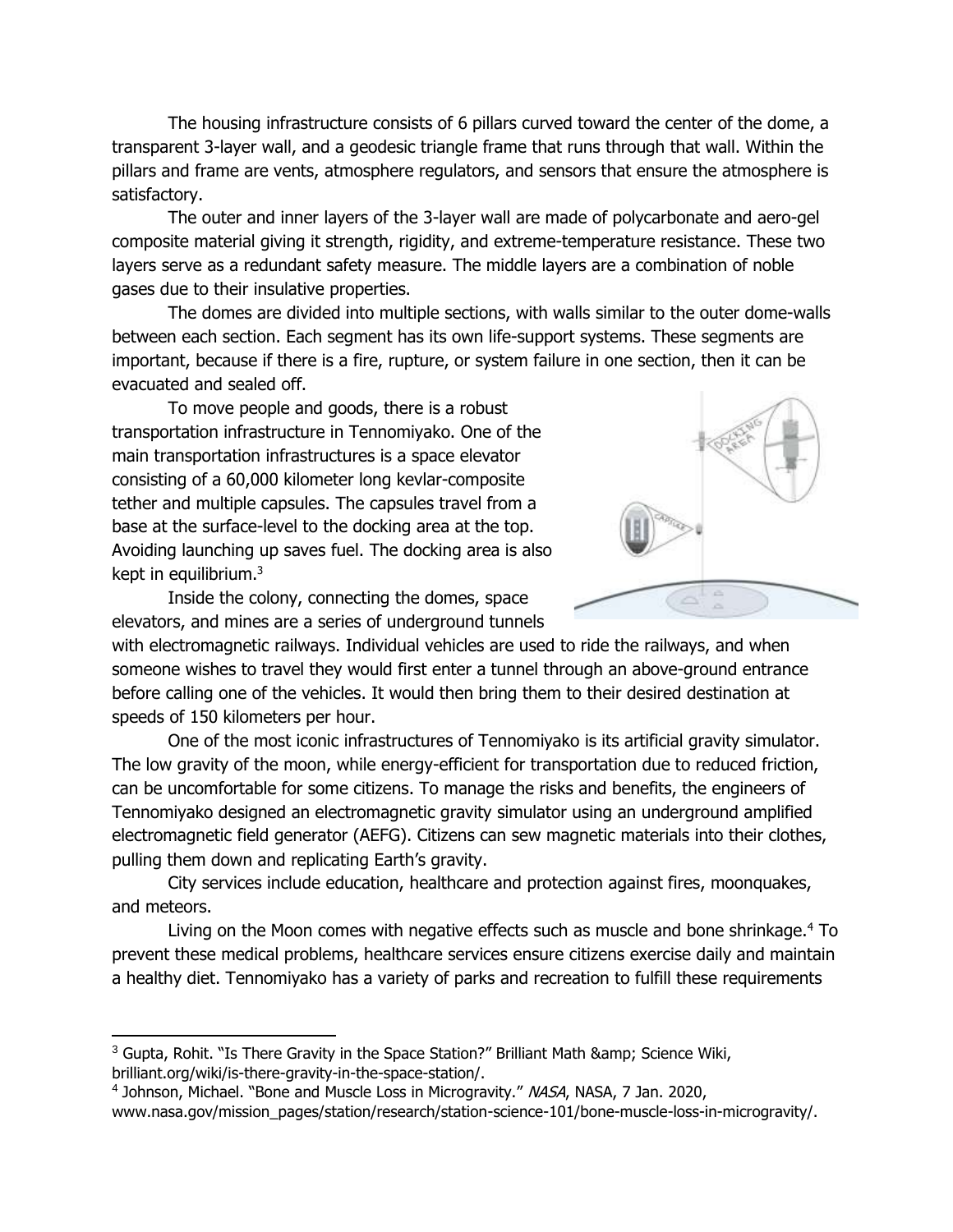from low-gravity sports to gyms and parks. Citizens are also screened often by advanced AI to check for medical issues. Also, 3D printers are used to print organs and medicines.

Education services overhauled the traditional school system in favor of a system more suited to the future. Each student learns best in a different way, and to ensure that, each student is assigned a personalized learning plan. Also, using the help of AI and VR, Tennomiyako revolutionized its education system.

Tennomiyako has extensive protections for its residents against lunar hazards.

Fires are one of the colony's largest threats, and so it has an extensive fire-fighting system. If there is a large fire in any section, the people inside are evacuated and the oxygen within the section is removed. However, small fires are put out by small drones and machines within buildings.

Moonquakes pose a large threat to Tennomiyako. They can collapse tunnels and buildings. To combat this, Tennomiyako has a futuristic moonquake repeller. It emits waves that weaken oncoming moonquakes. There are also dampeners and evacuation plans.

Meteor strikes are also more common on the Moon. To combat this, the colony has multiple futuristic laser cannons around the rim of the crater that destroy the meteors. The cannons create powerful compact rays by capturing sunlight and using energy to excite electrons inside. They focus on the meteors and break them into pieces spacecrafts can then collect.

To save costs, natural resource engineers found ways to use lunar resources like sunlight, a primary component of Tennomiyako's energy production infrastructure, and regolith, which is fundamental to its economy, atmosphere, and construction.

The rim of the Shackleton Crater receives sunlight for the majority of the lunar year, allowing solar panels on the rim to collect enough energy to satisfy Tennomiyako's needs. Sunlight is also used to power Tennomiyako's meteor-defense lasers.

Furthermore, sunlight is used for lighting and heating the domes. Because Tennomiyako is located inside the Shackleton Crater, it is in permanent darkness, requiring lighting and heating. To combat this, mirrors on the rim reflect sunlight to "artificial suns" on top of each dome. The artificial suns then diffuse the sunlight over their respective domes. Because the light is focused on the artificial suns, they become extremely hot. Air is fed through the artificial suns using pipes, and then comes out of vents located around each dome. One tradeoff of using mirrors and solar panels on the rim is that because they are so far away, if an issue arose it would be difficult to travel out and repair it.

Metals such as iron, silicon, and titanium are found in the regolith and are mined profitably with drills and robots. Silicon, for instance, is 20% of the regolith's weight and is an essential component of producing solar cells and semiconductor devices.<sup>5</sup>

Tennomiyako also utilizes the regolith in other ways, such as in its artificial atmosphere. It consists of a mixture of 79% helium and 21% oxygen, called heliox. Heliox is easier to

<sup>&</sup>lt;sup>5</sup> Crawford, Ian A. "Lunar Resources: A Review." ArXiv.org, 25 Oct. 2014, arxiv.org/abs/1410.6865.